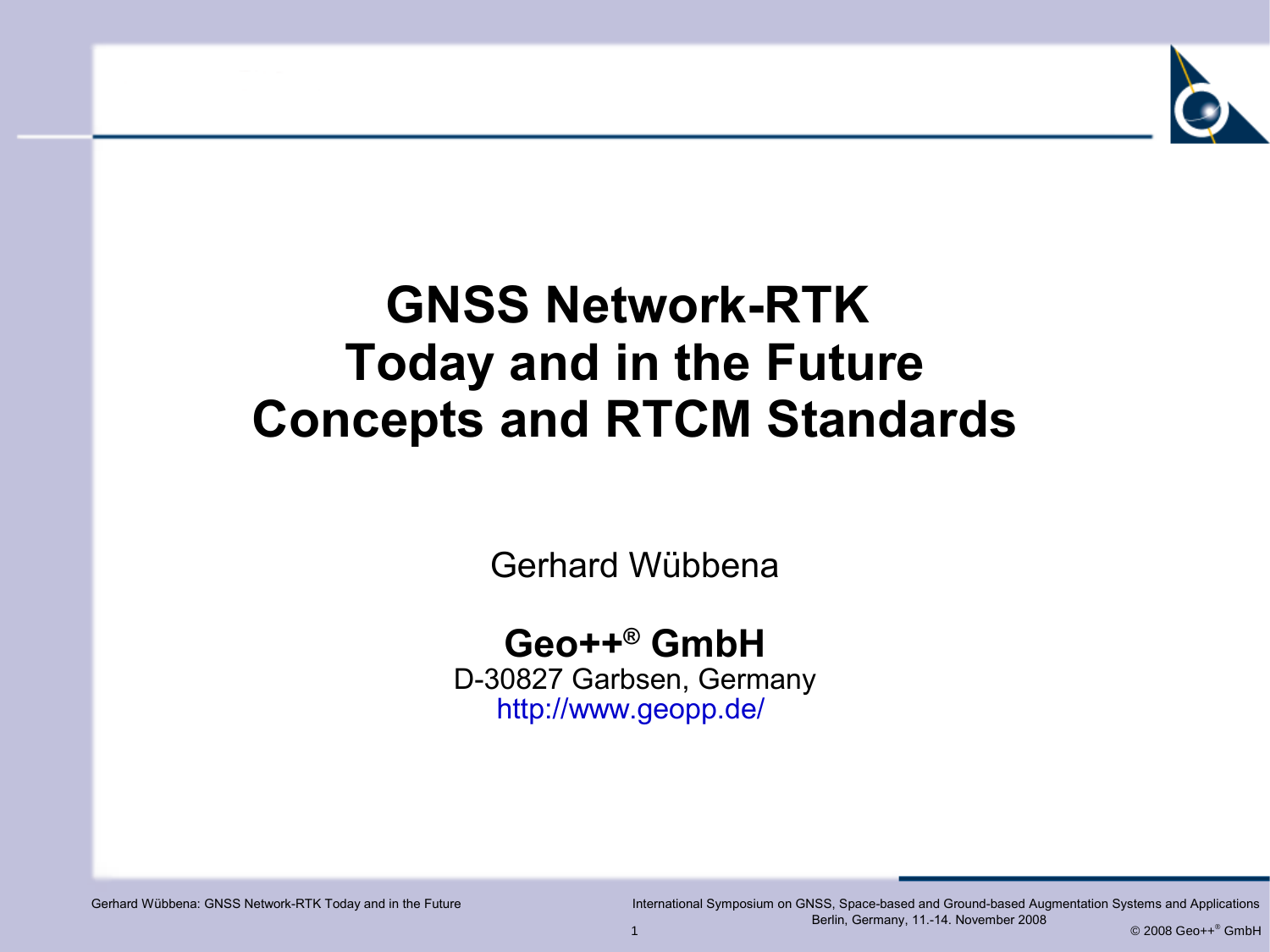

# GNSS Basic Principle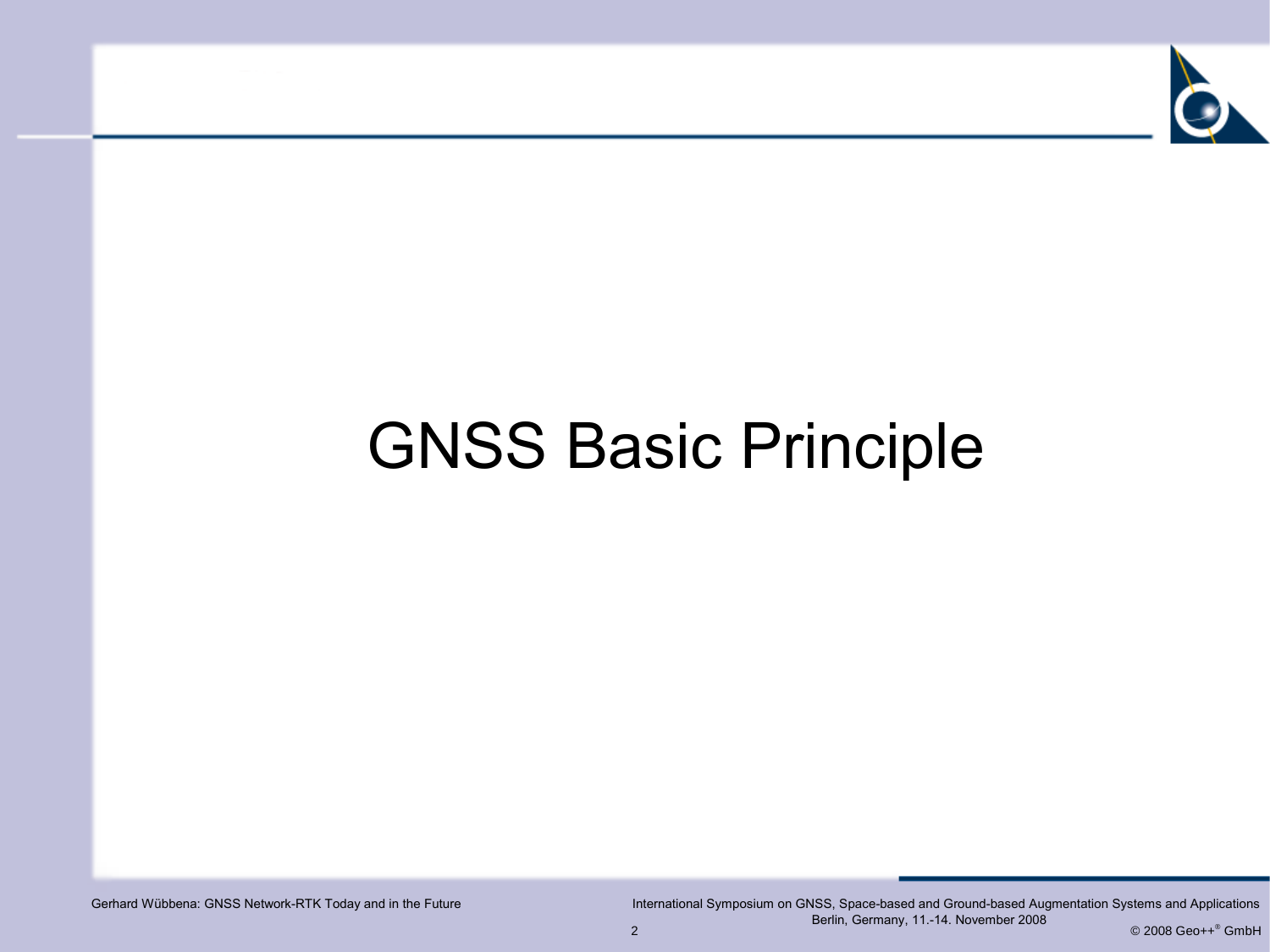# **GNSS Basic Principle**

- Position Determination of a single ("Stand-Alone") GNSS Antenna
- Determine Position and Receiver Clock from
	- 4 or more Pseudoranges

or Carrier Phase Observables

- **Position Accuracy** 
	- = PDOP \* Range Accuracy
		- $\mathsf{s}_{_{\mathsf{P}}}$  = PDOP \*  $\mathsf{s}_{_{\mathsf{R}}}$
		- $-$  good PDOP = 1-2
- $\bullet$   $s$ <sub>R</sub> contains all Error Influences
- cm or dm accurate Positioning requires
	- precise Observations (Code / Carrier phase)
	- precise Knowledge of all Error Influences





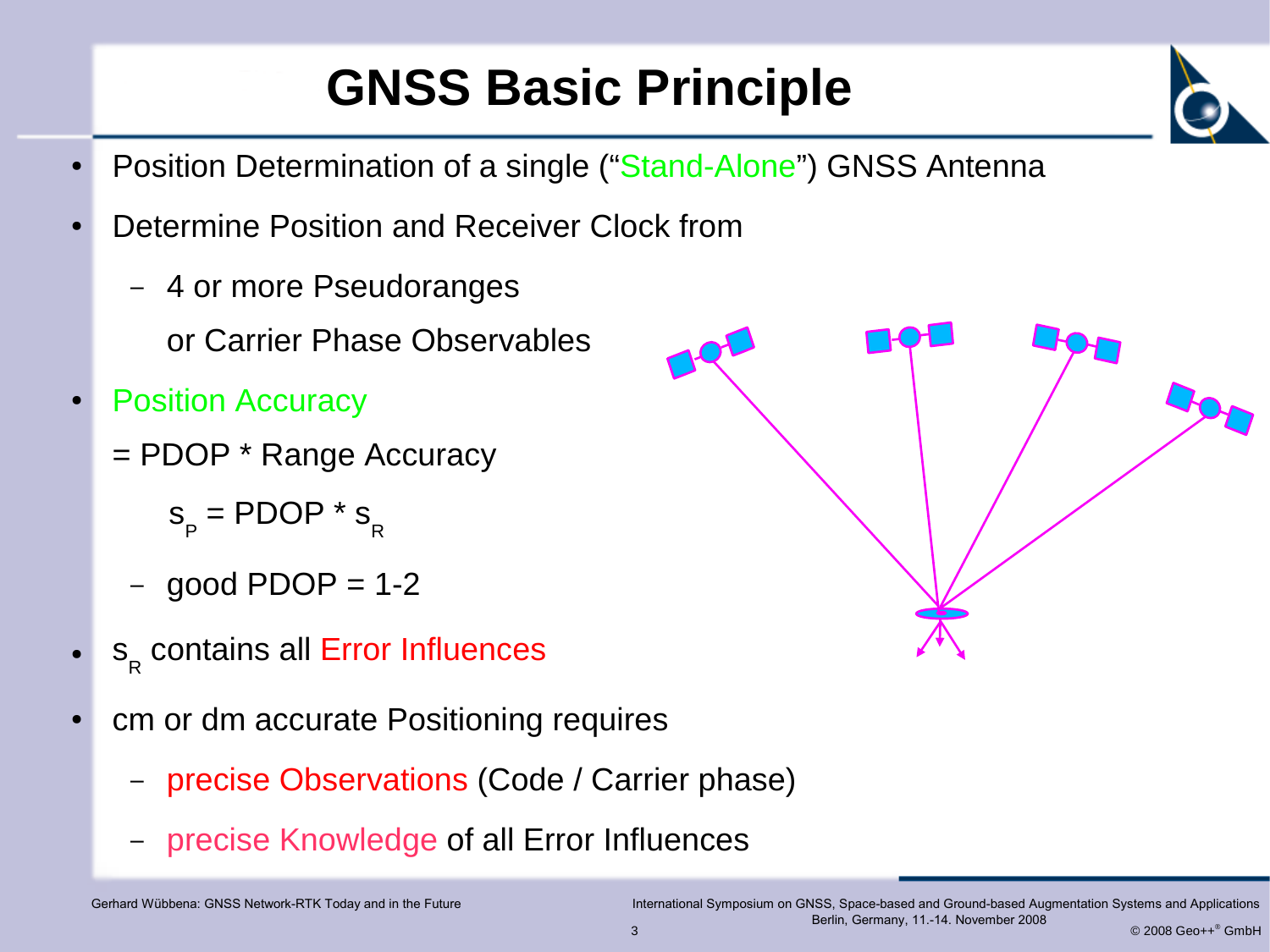### **GNSS Basic Principle**

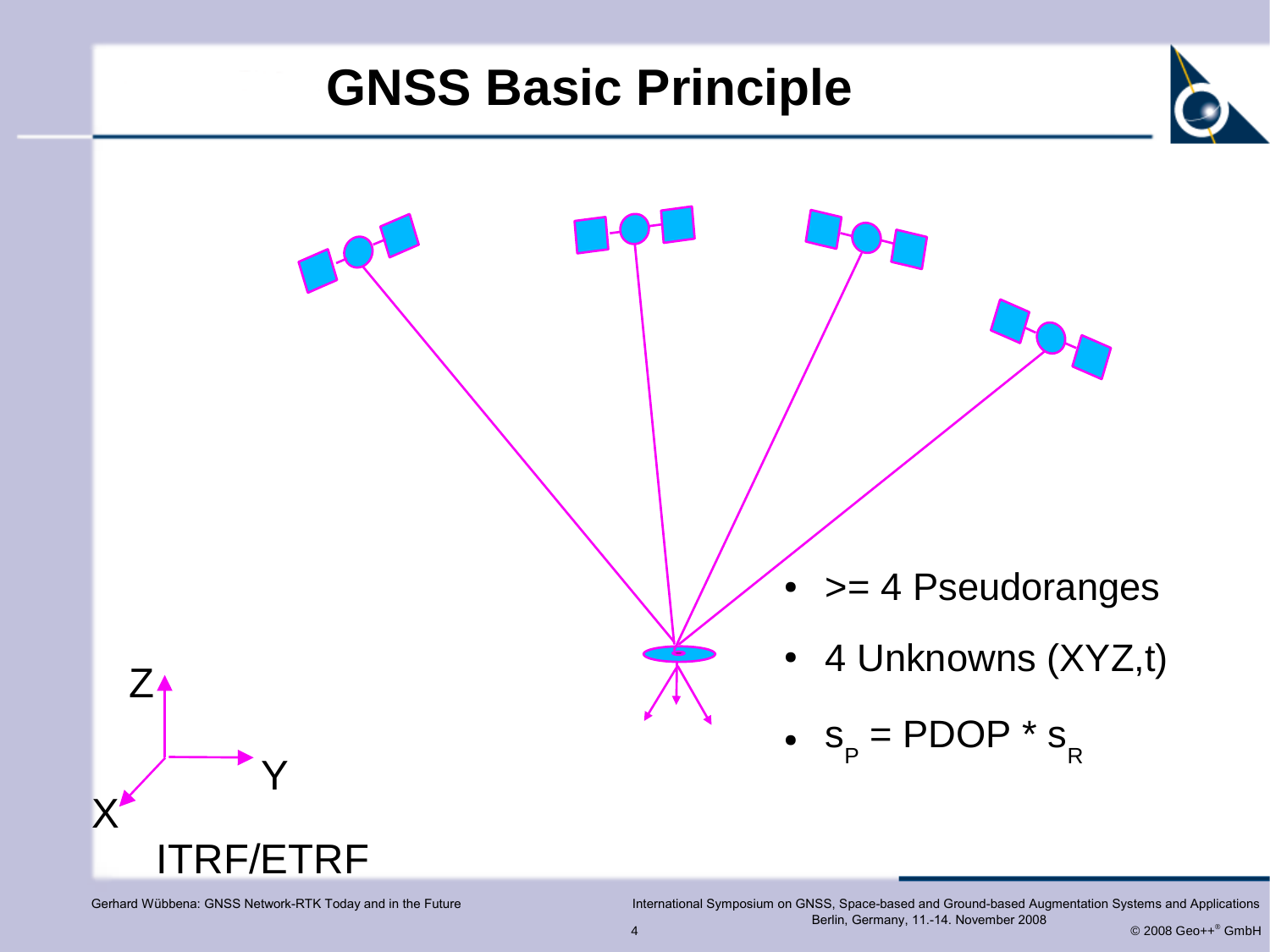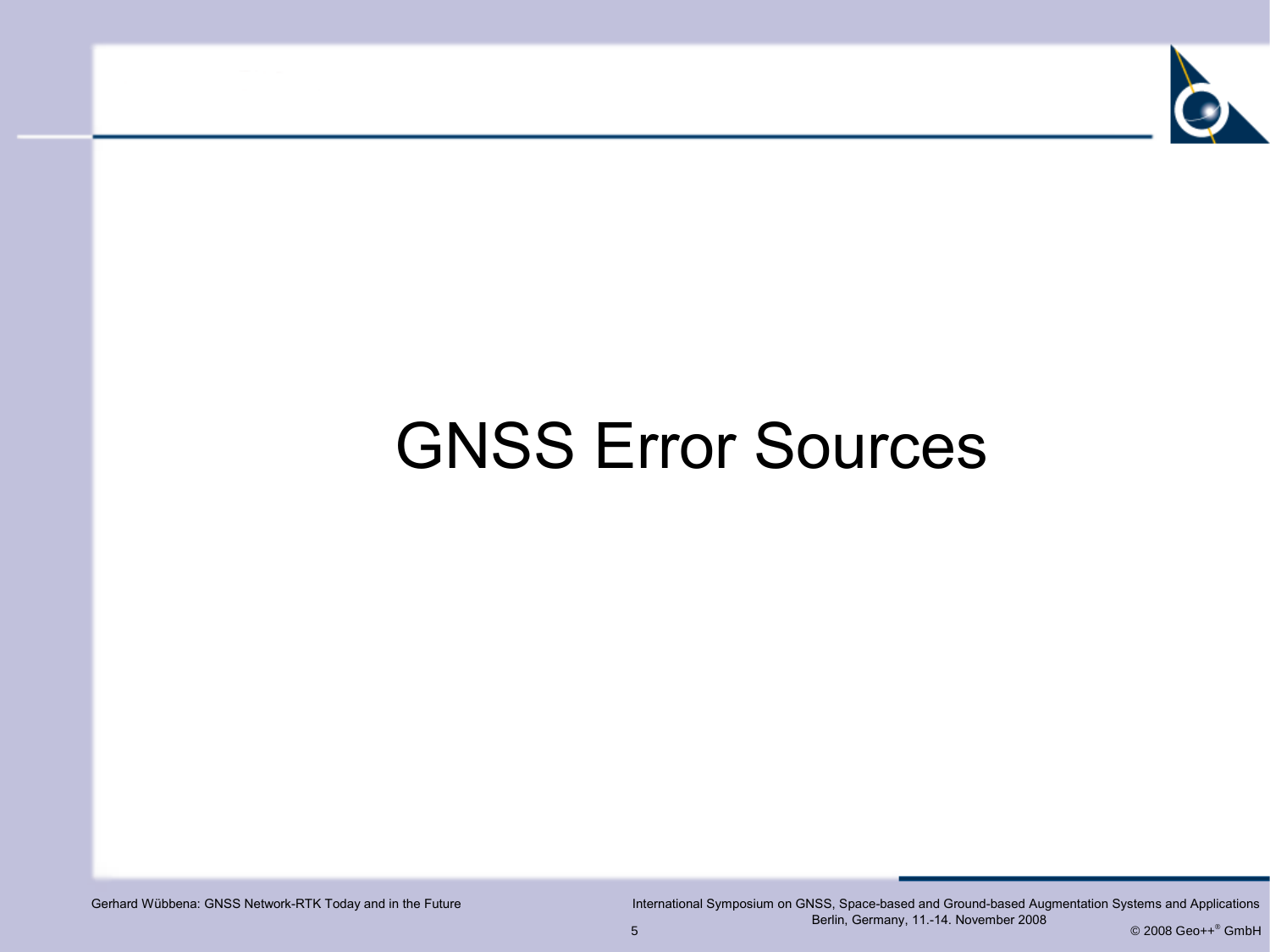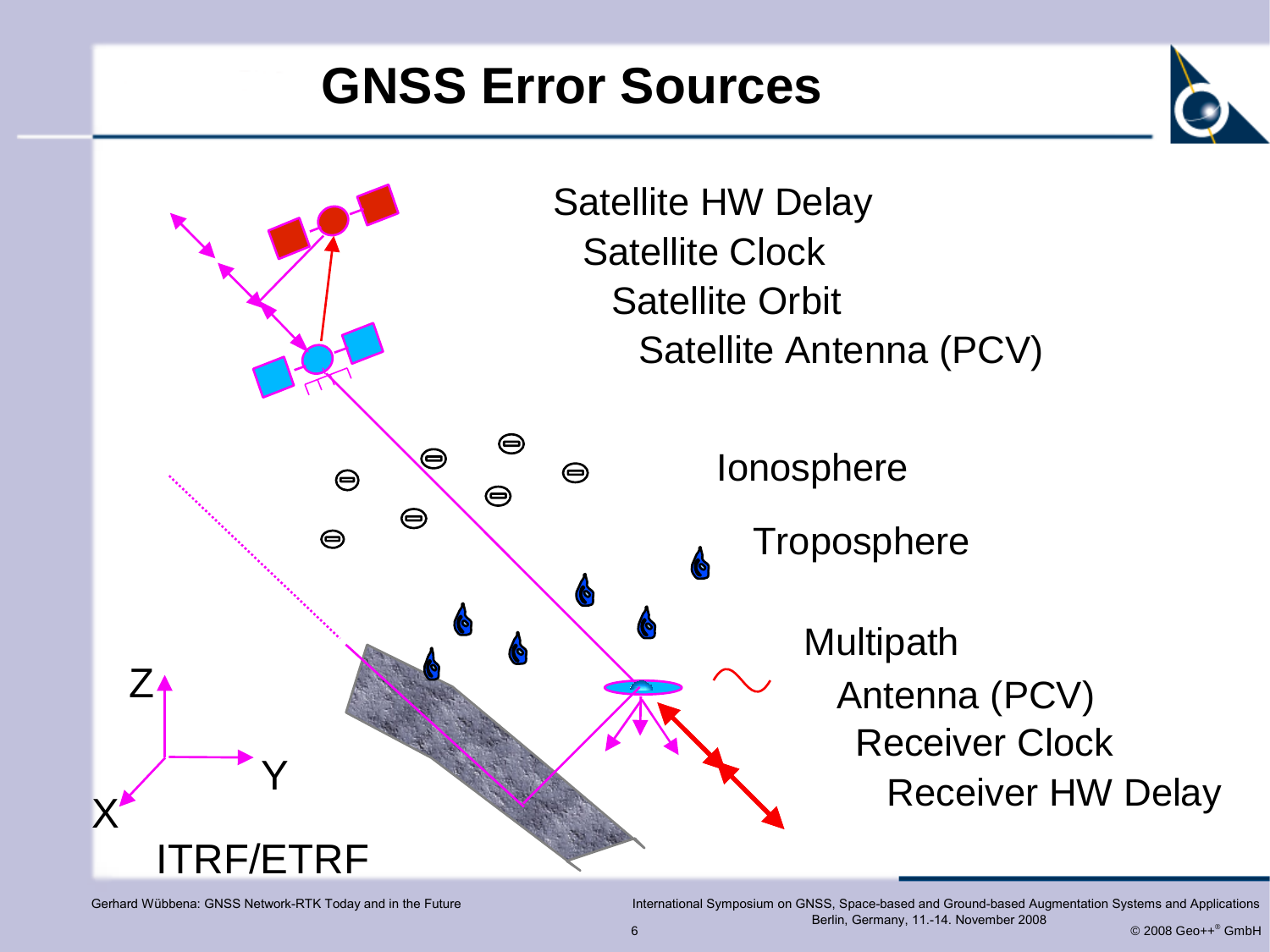

Geometric Distance between "Broadcast" Satellite Position and Receiving Antenna required for Position Determination in a Global Coordinate Reference System.

Observed Pseudoranges and Carrier Phases are effected by several error components



Y

X

Z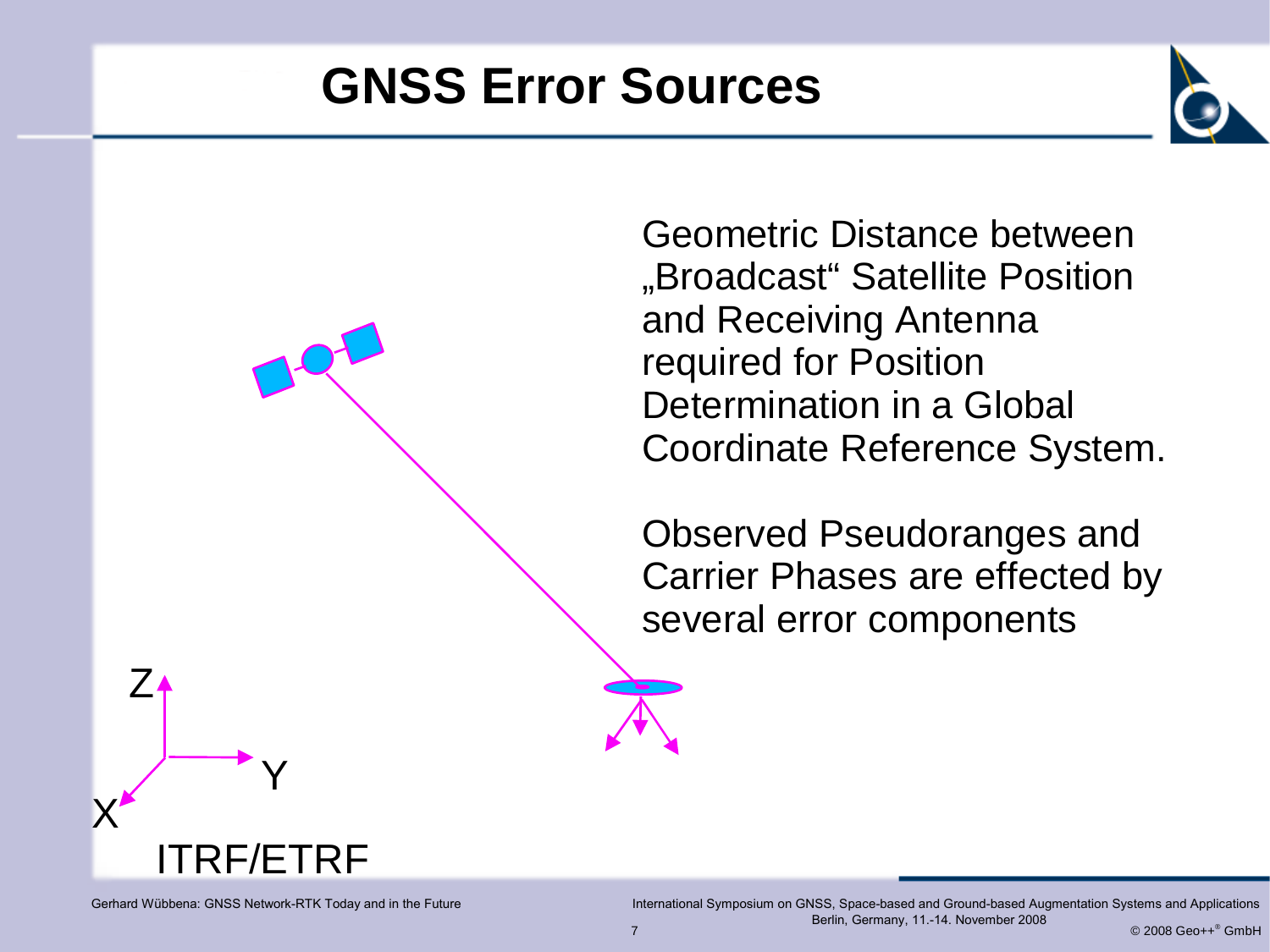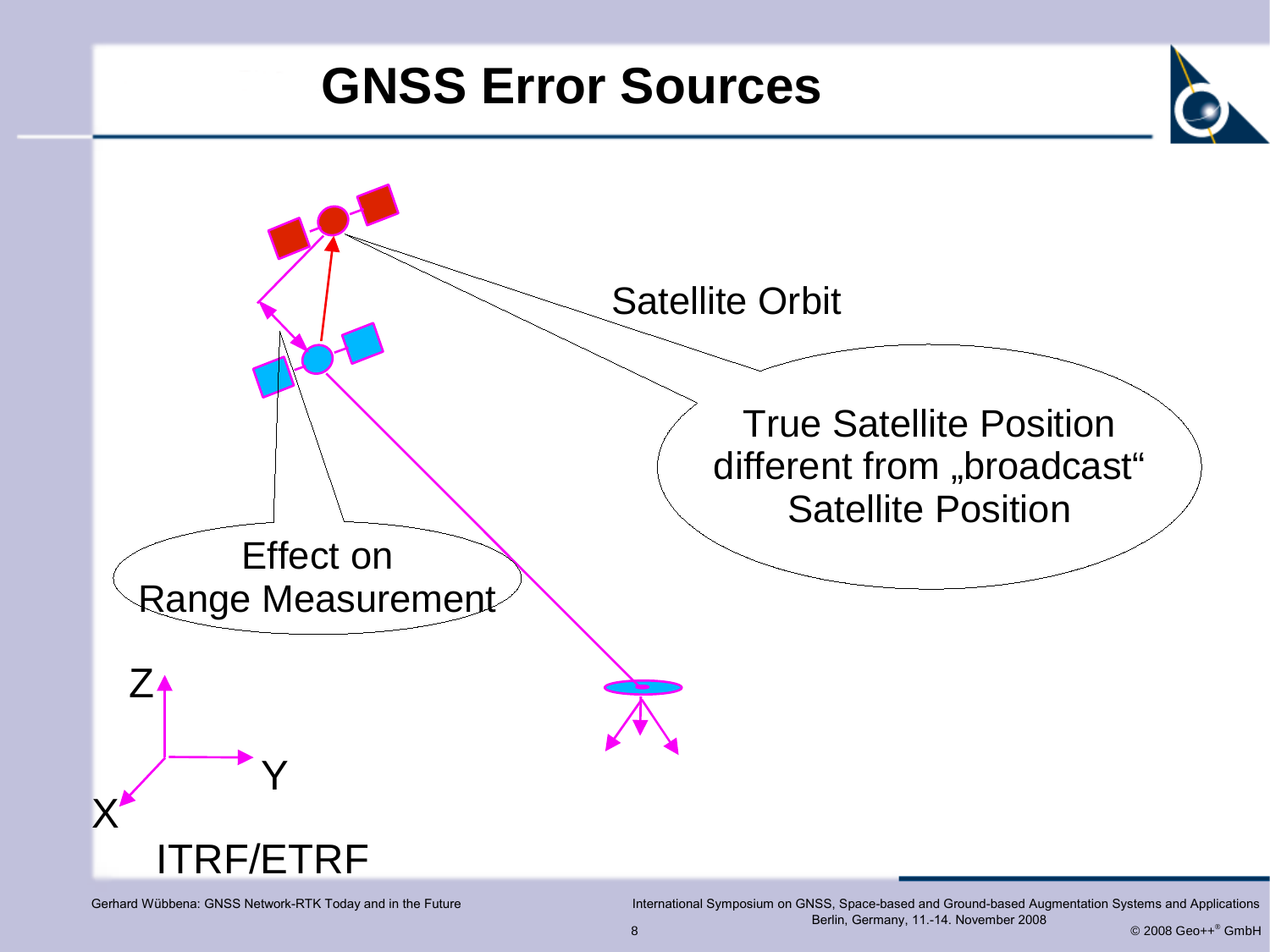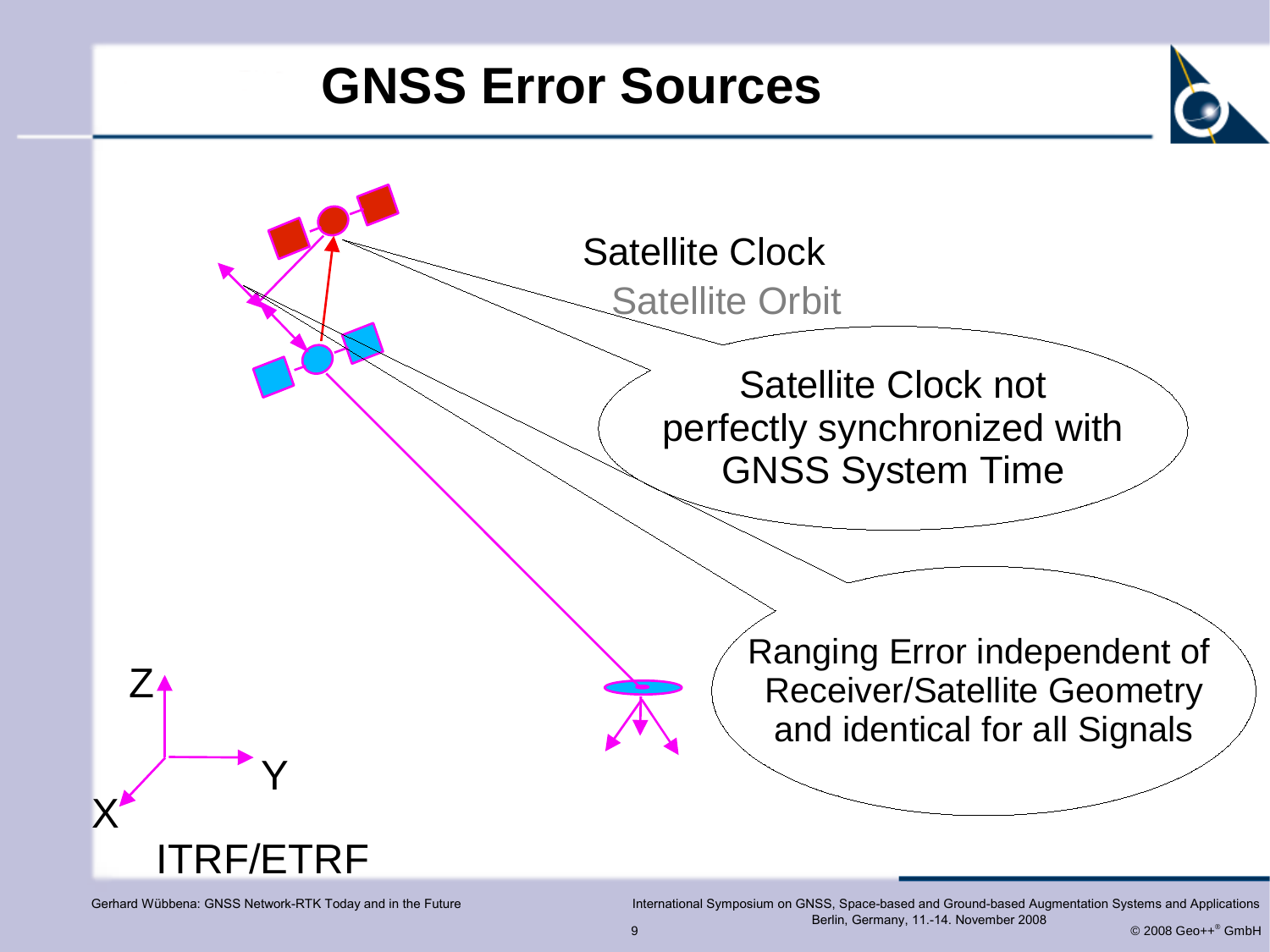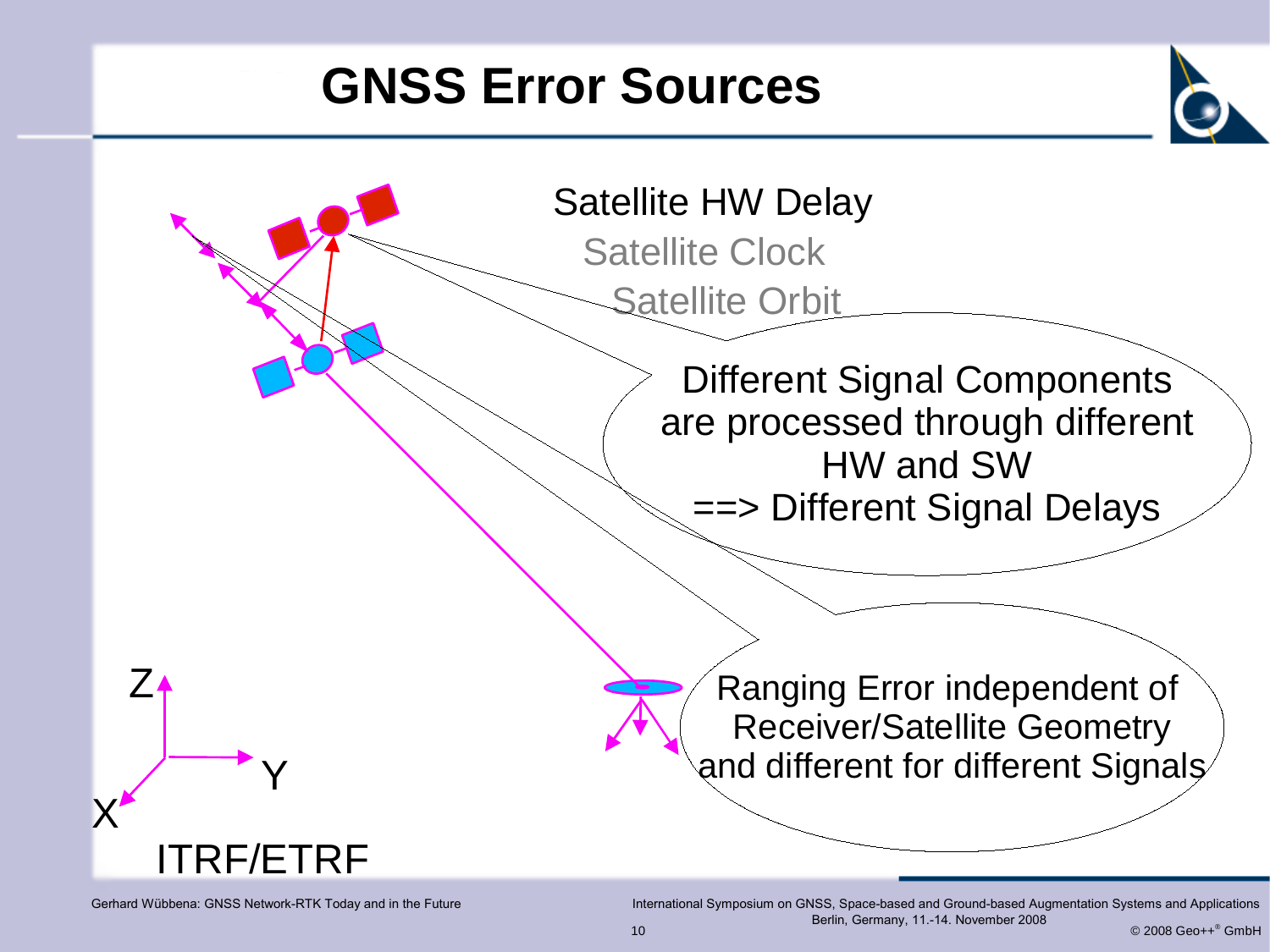

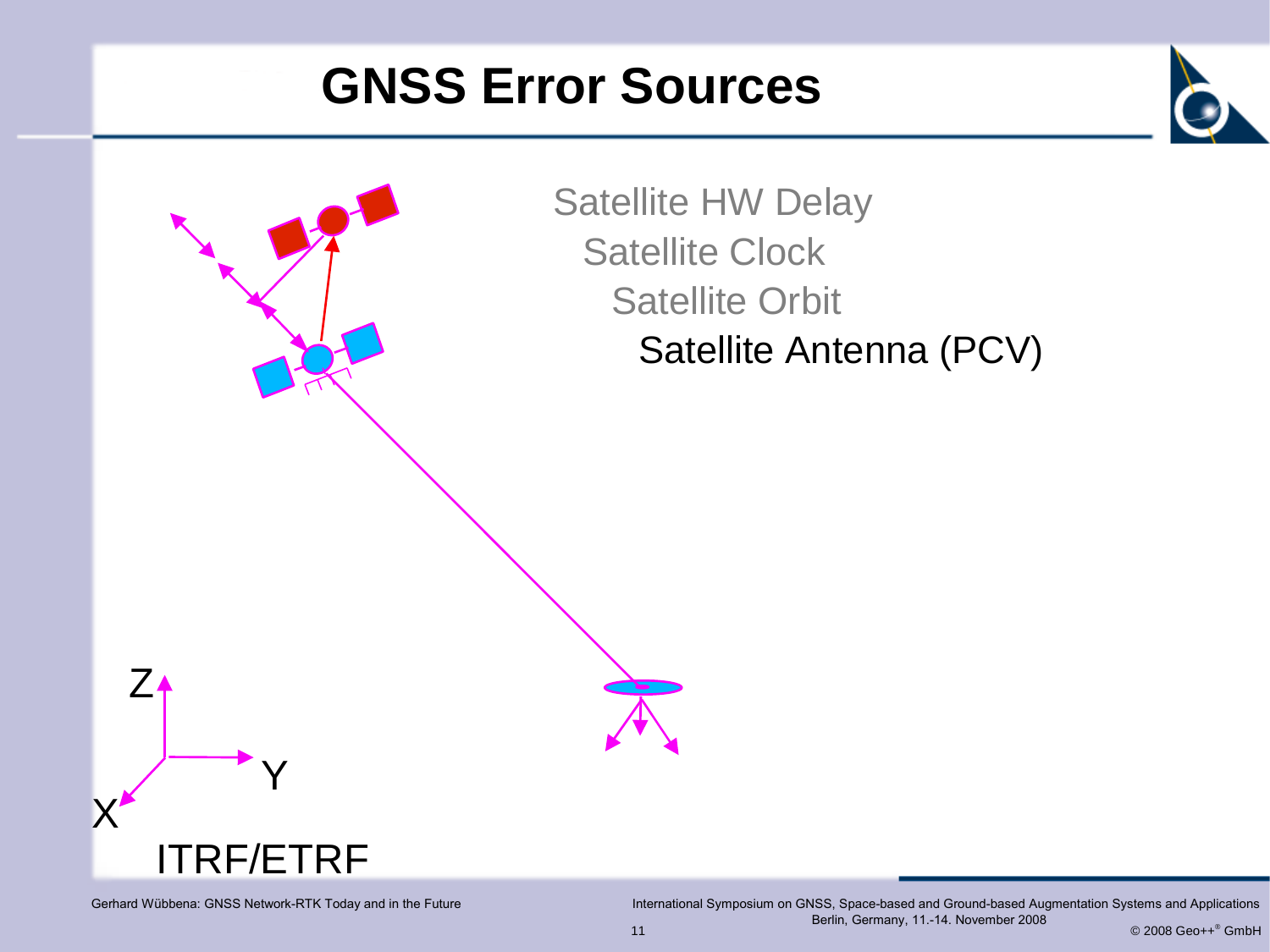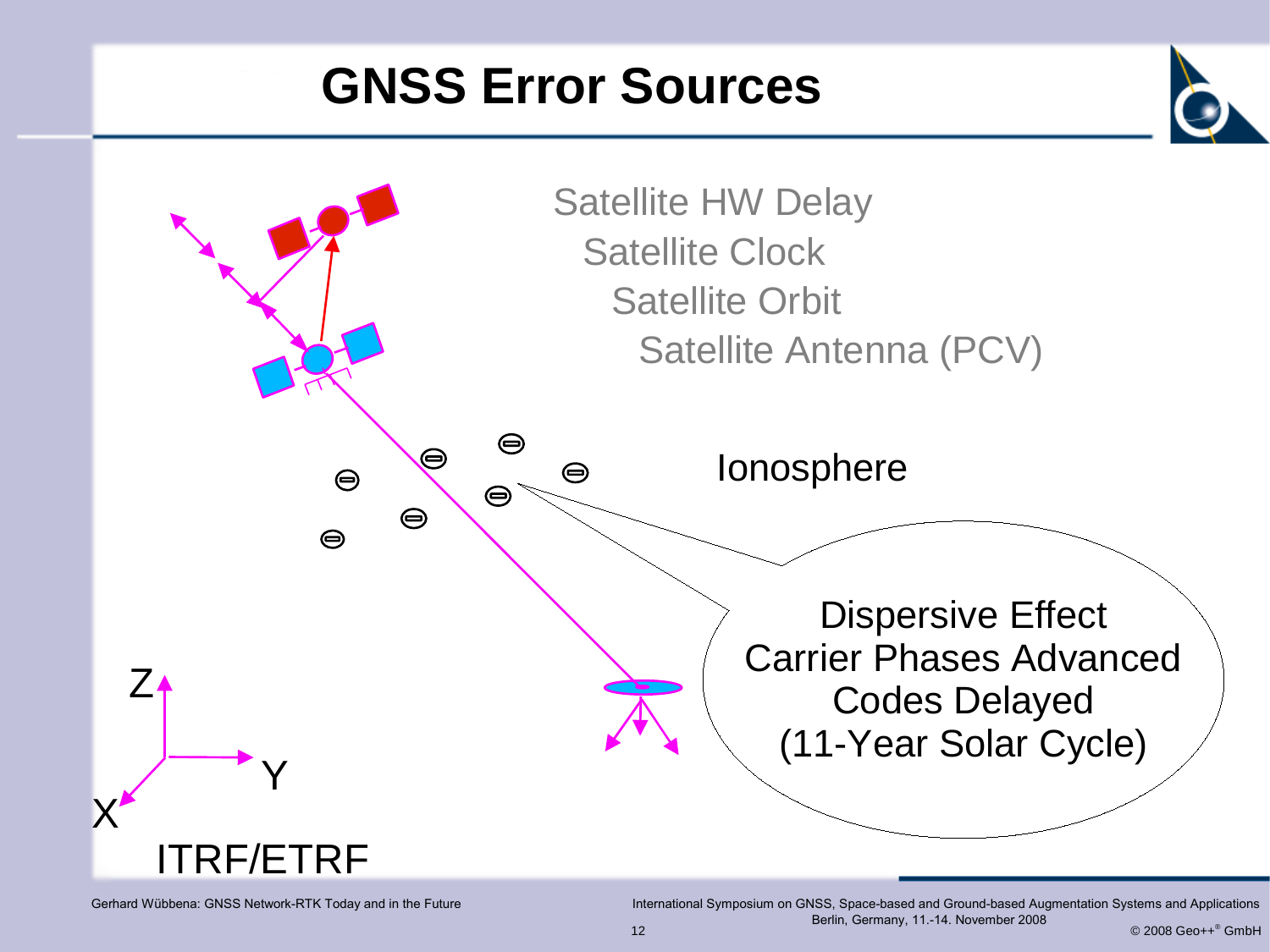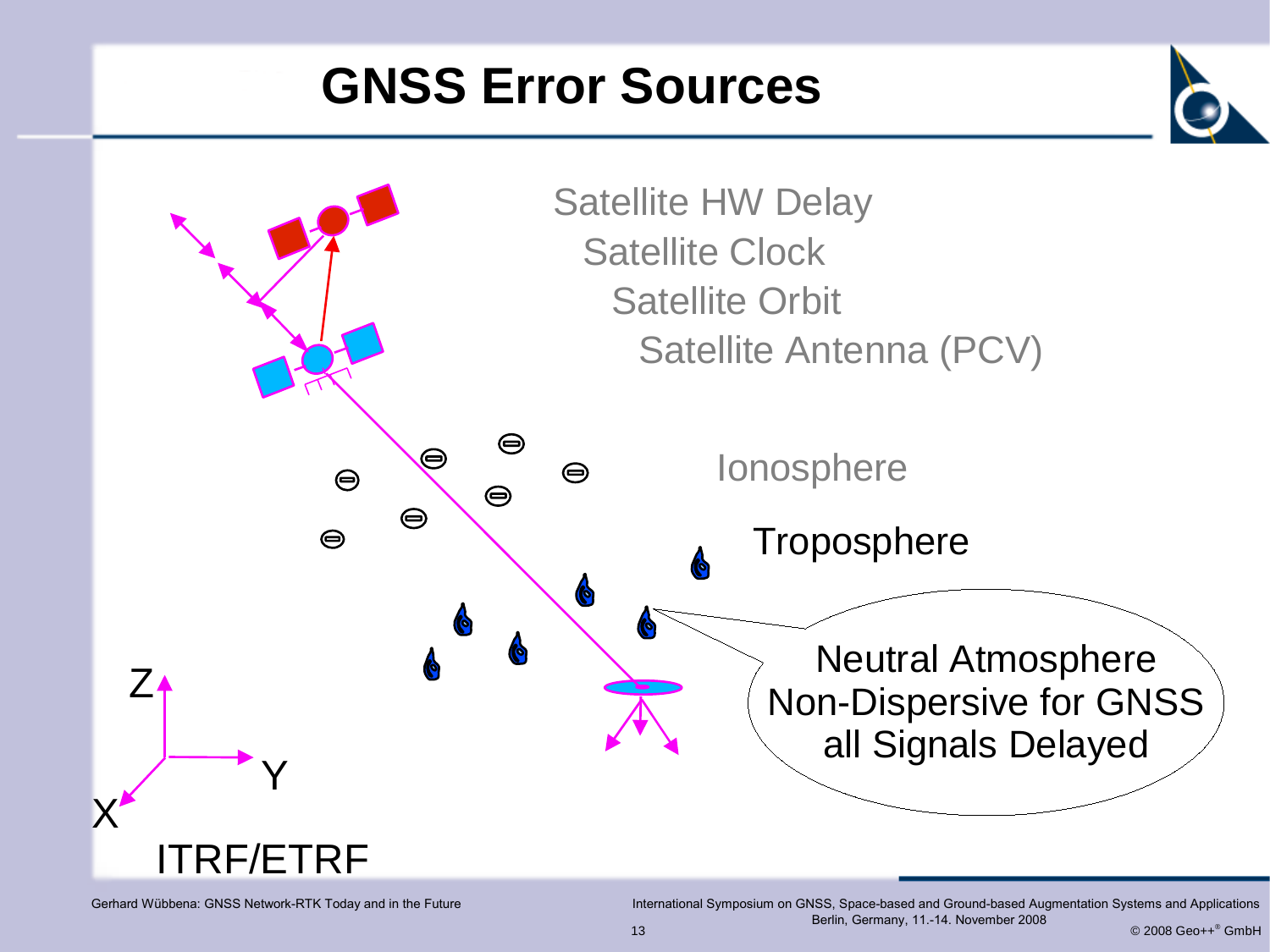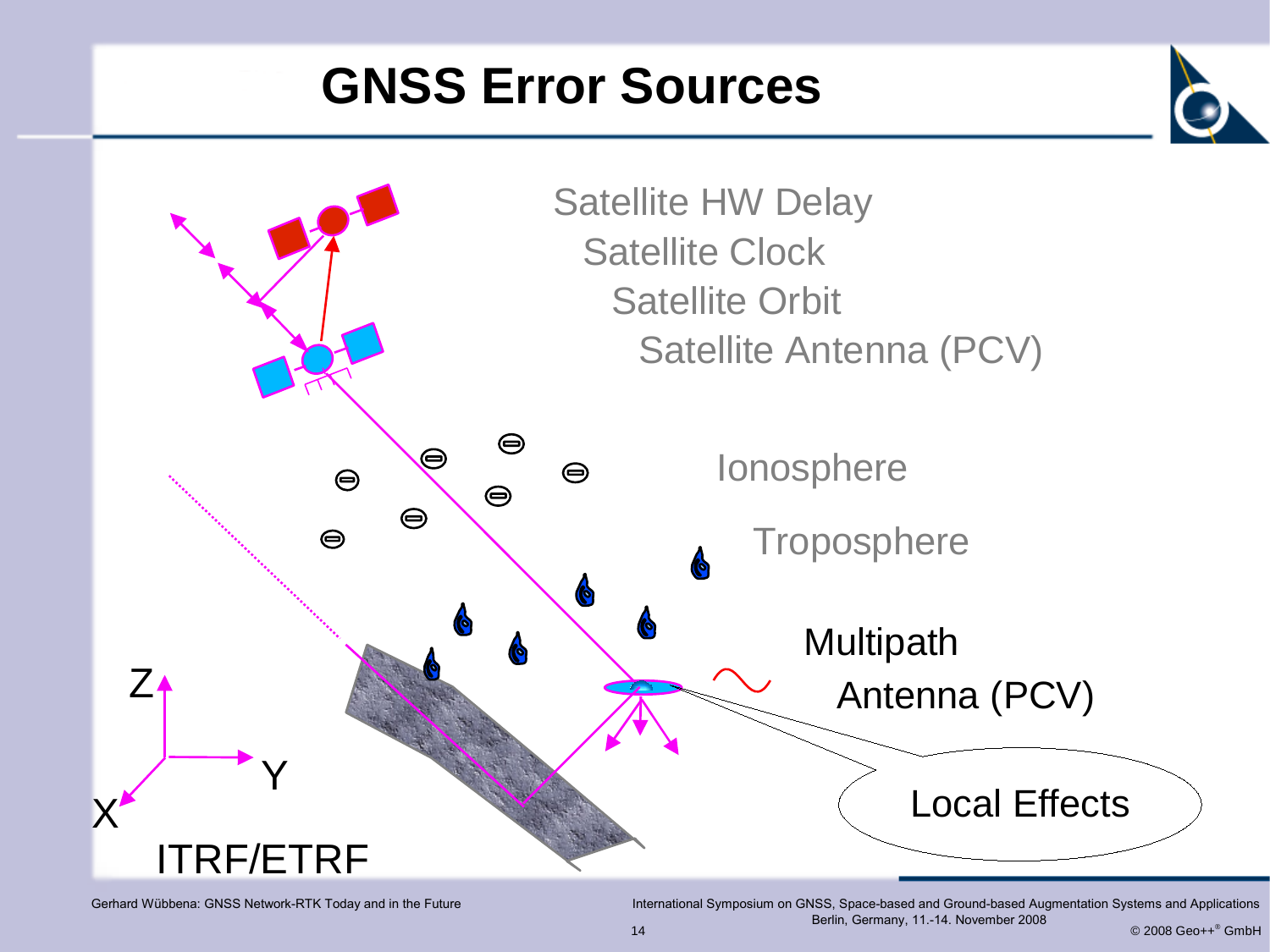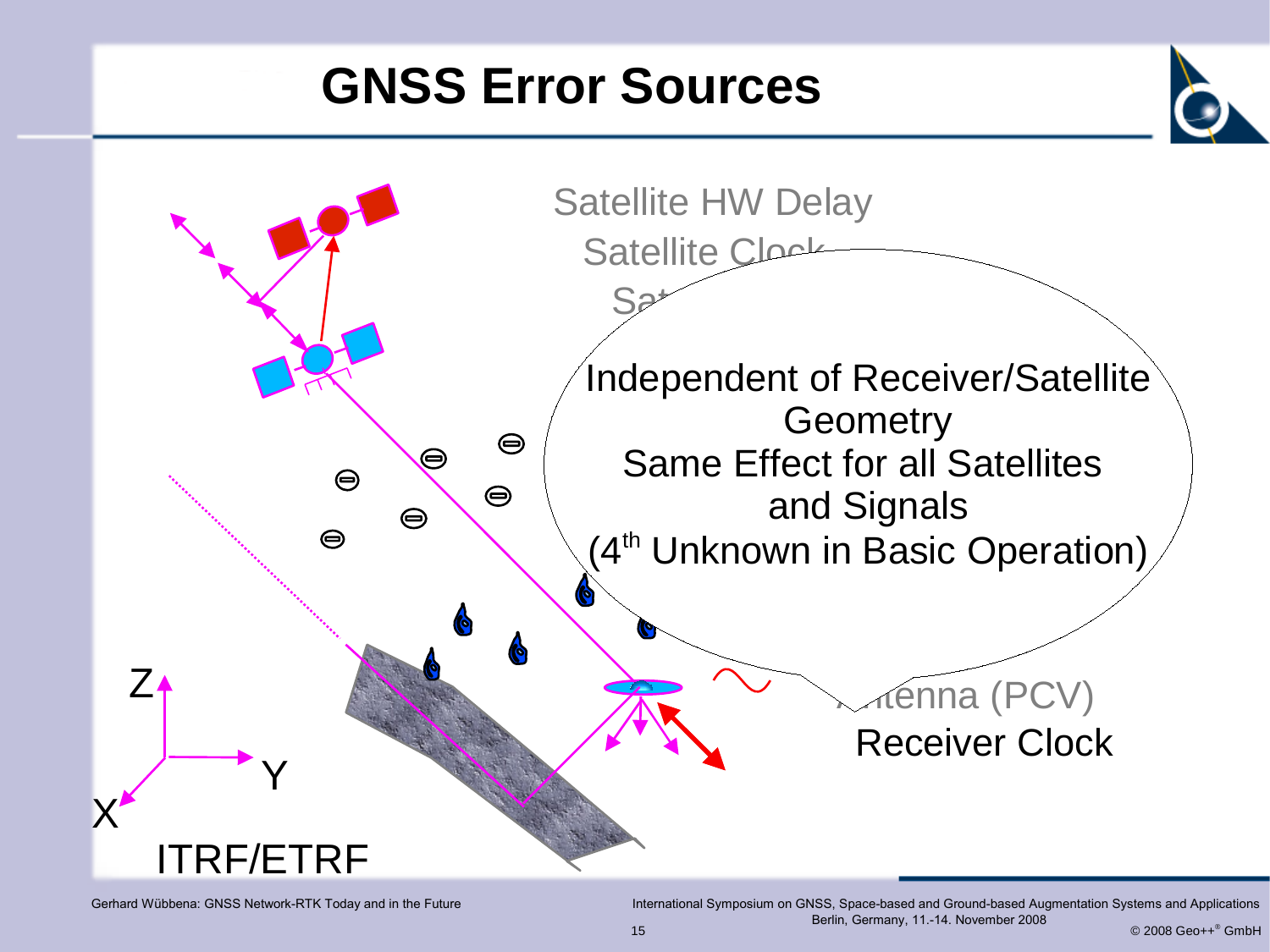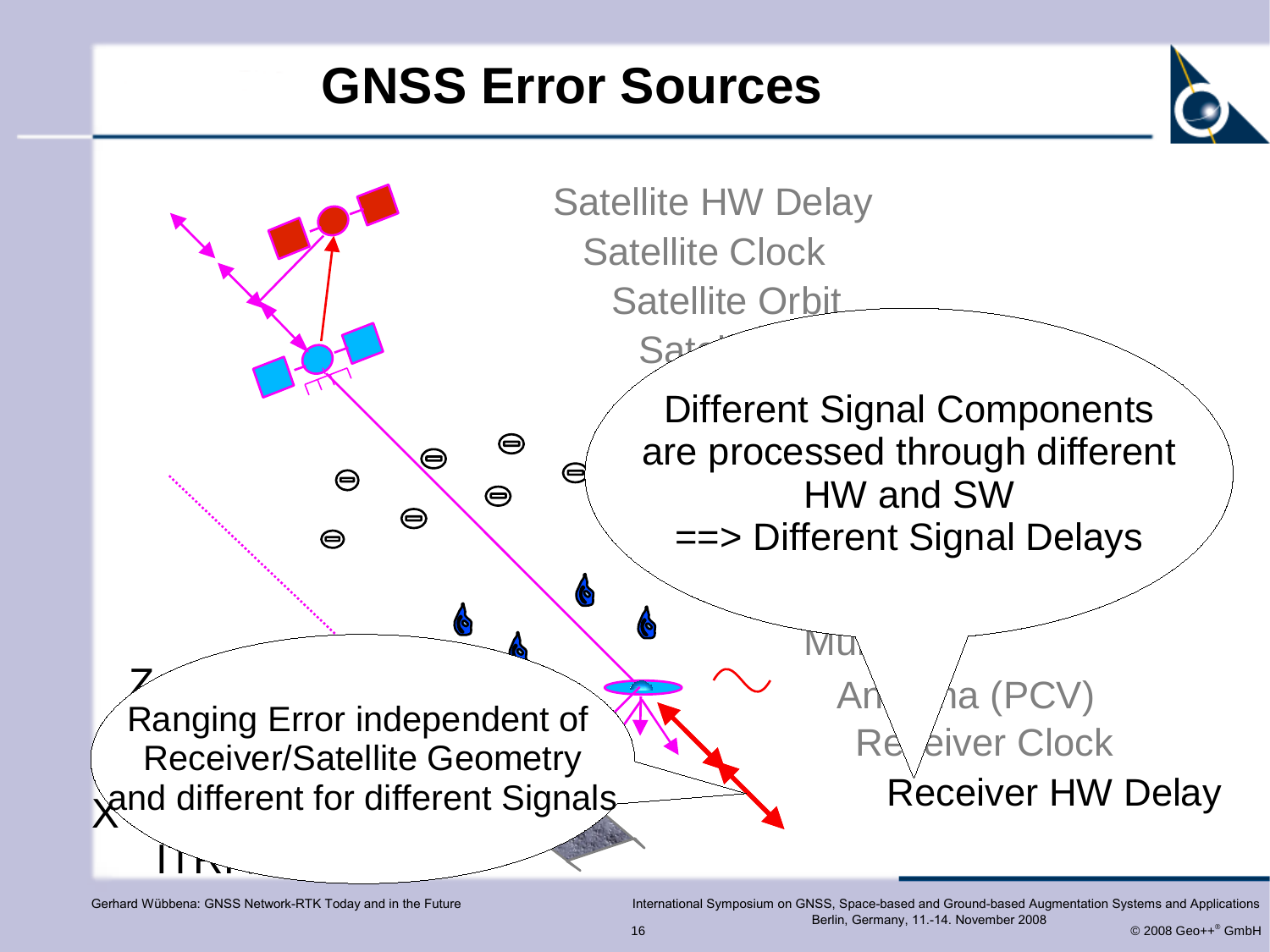# **GNSS Error Sources (HW-Delays)**

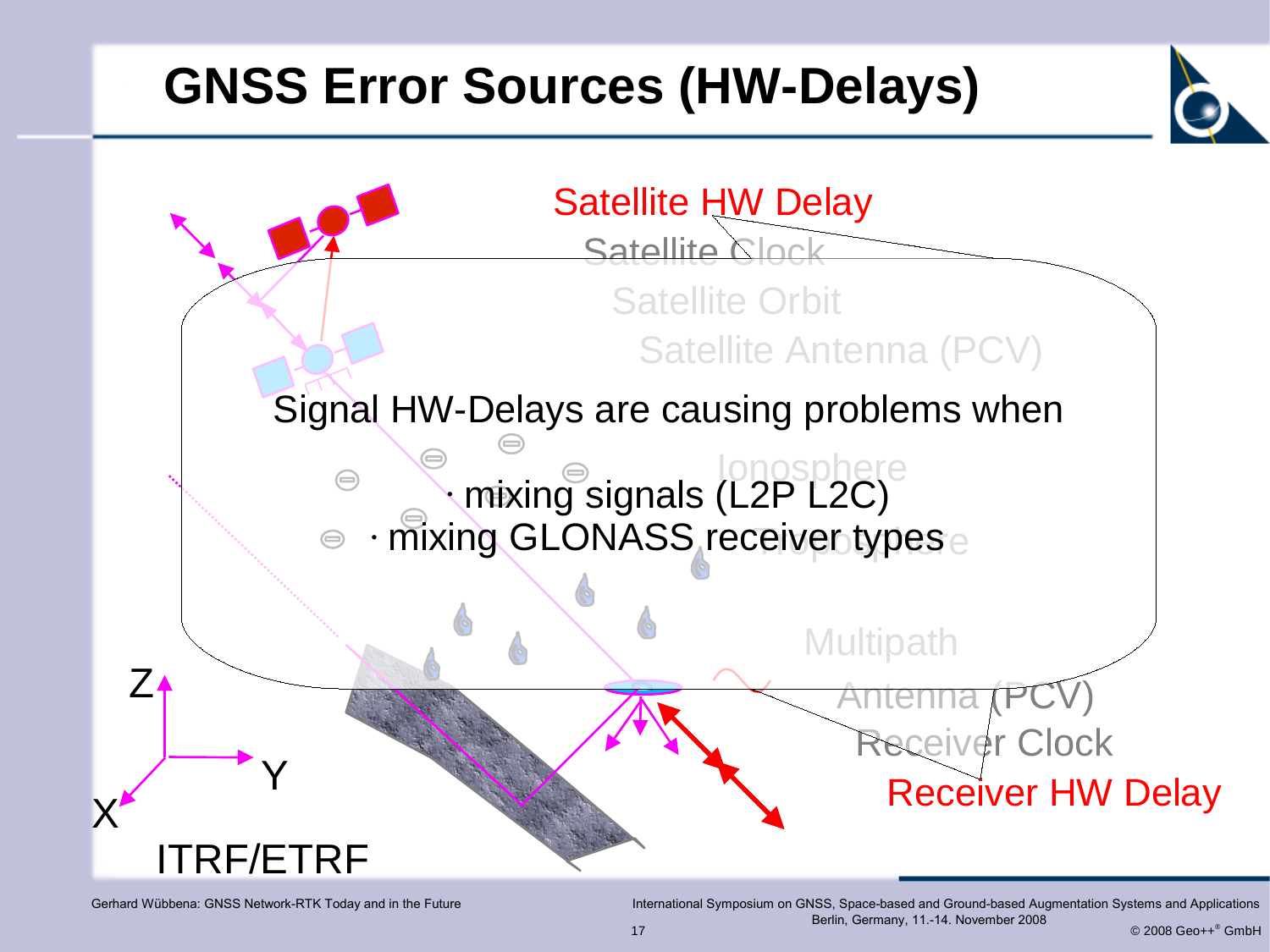# **GNSS Error Sources (HW-Delays)**

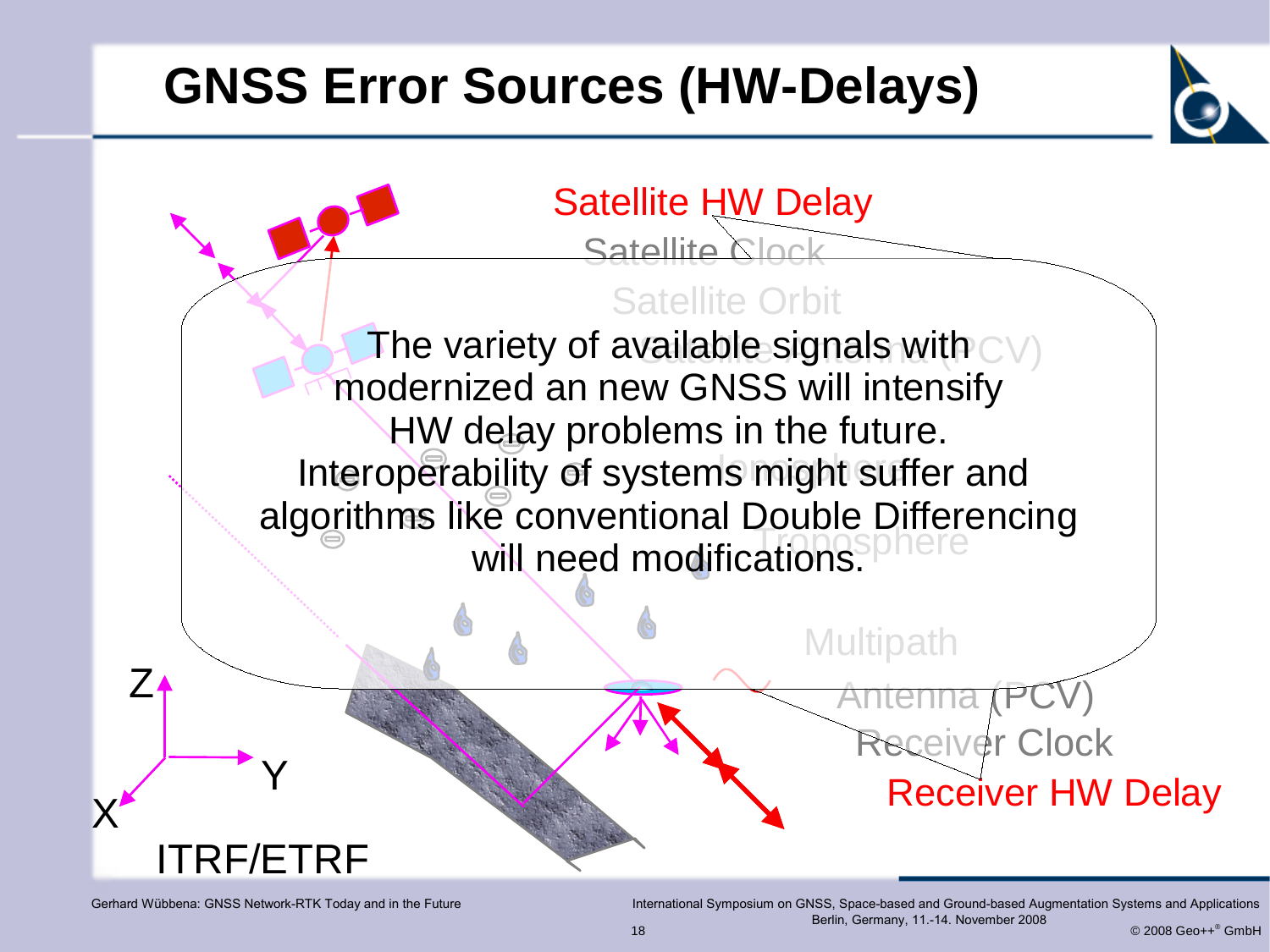# **GNSS Error Sources (HW-Delays)**

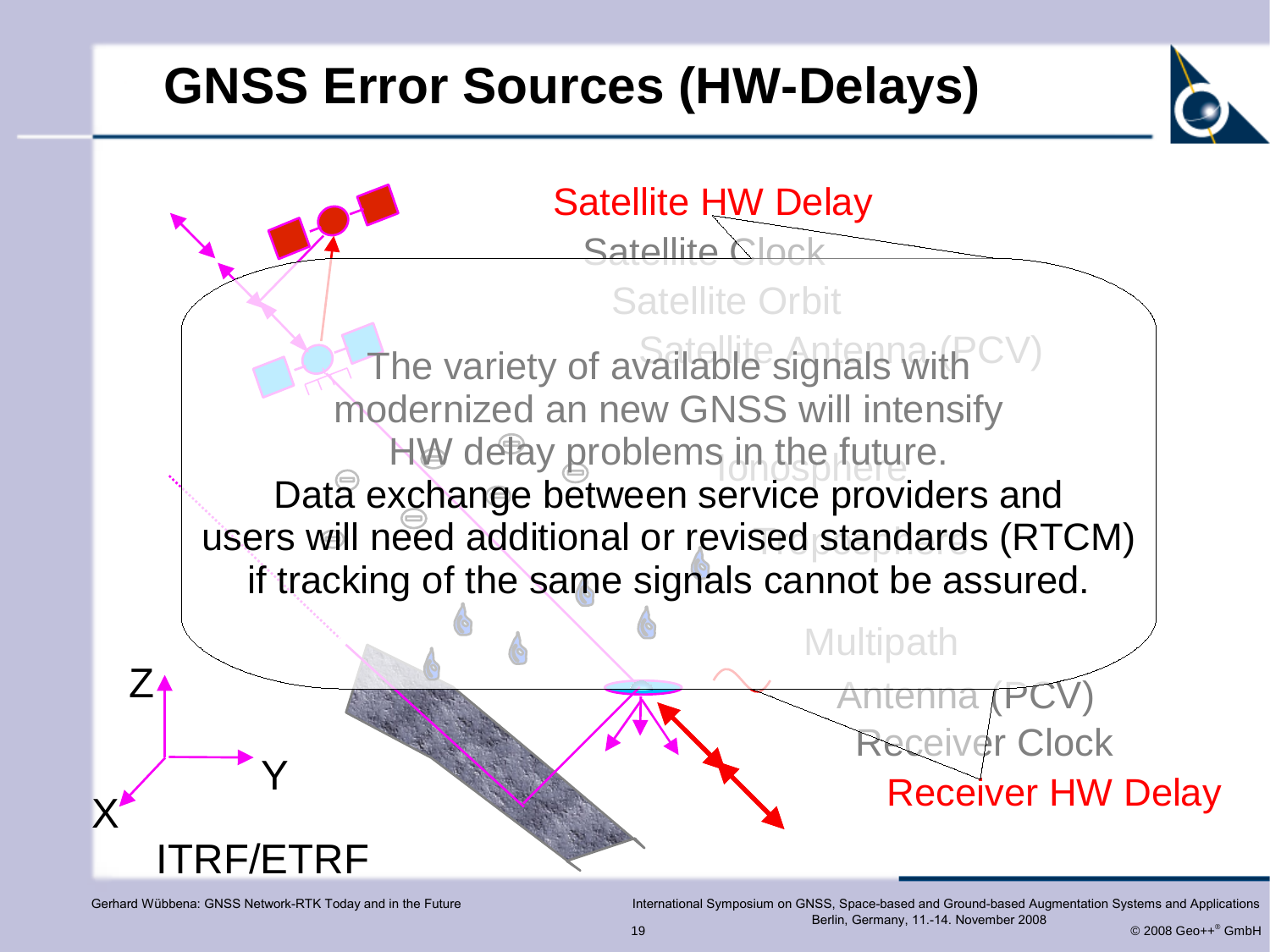

Error Source Absolute Influence Satellite Orbit 2 ... 50m Satellite Clock 2 ... 100m Ionosphere 0.5 ... >100 m Troposphere 0.01 ... 0.5 m Multipath Code m Multipath Phase mm ... cm Antenna mm ... cm

-> total: 5 ... 20 m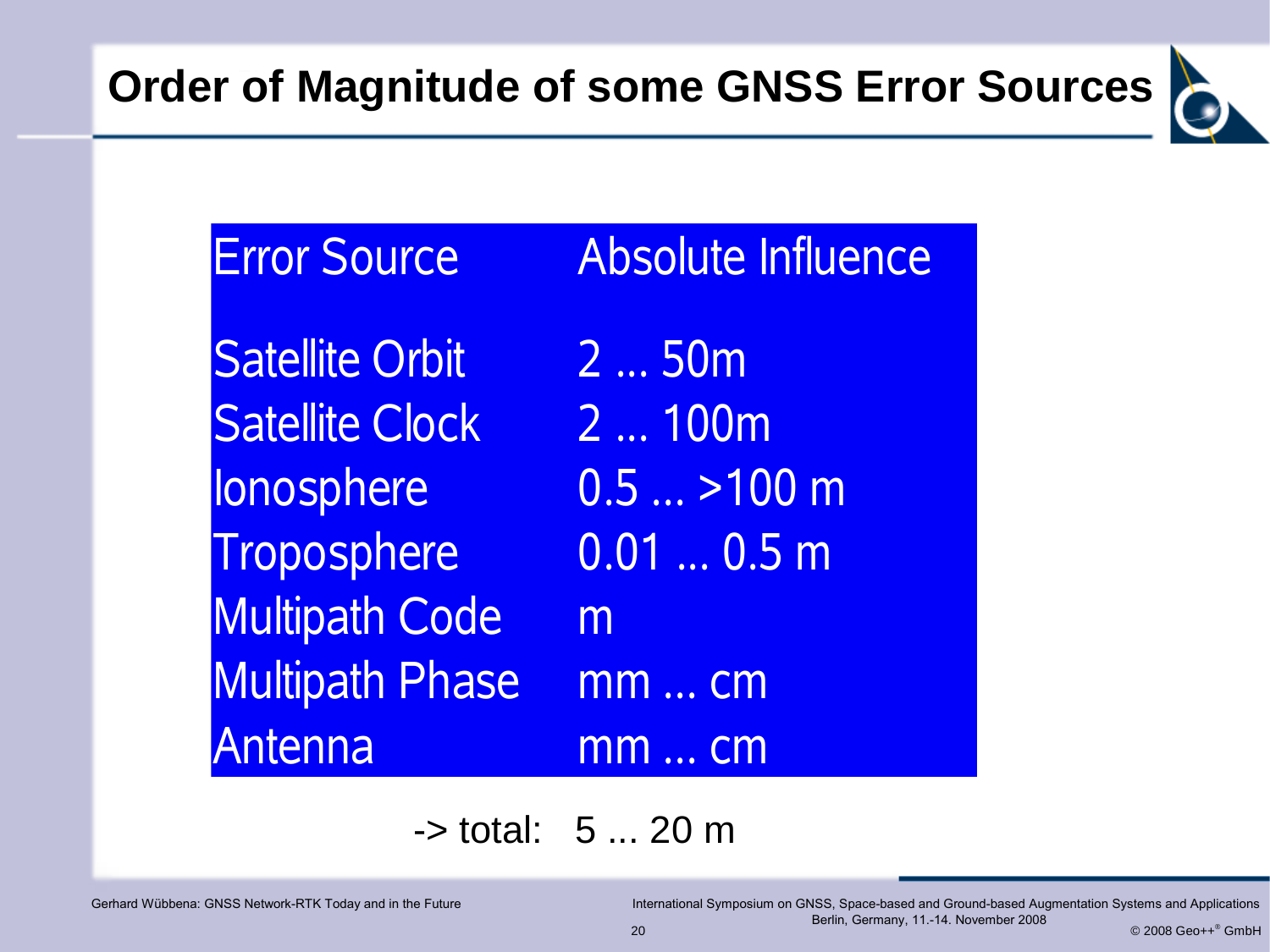### **Precise Position Determination**

- precise position determination requires knowledge of "Sum of all Errors" at the Rovers position with corresponding accuracy (s<sub>p</sub> = PDOP \* s<sub>R</sub>)
- cm-accuracy requires cm accurate knowledge of "Sum of all Errors"
- Different solution techniques
	- Determination and representation of errors in Observation Space (OS)
		- describes effect of error sources in Range measurements
		- "Observation Space Representation" (OSR)
		- Technique used with current RTCM standards
	- Determination and representation of errors in State Space (SS)
		- Modelling of error source in a "State Space Model" (SSM) and
		- Representation as State Space Parameters
			- "State Space Representation" (SSR)
		- Technique used in Postprocessing "Precise Point Positioning" (PPP)
		- and Real-Time (SBAS (WAAS/Egnos), Geo++ GNSMART als PPP-RTK)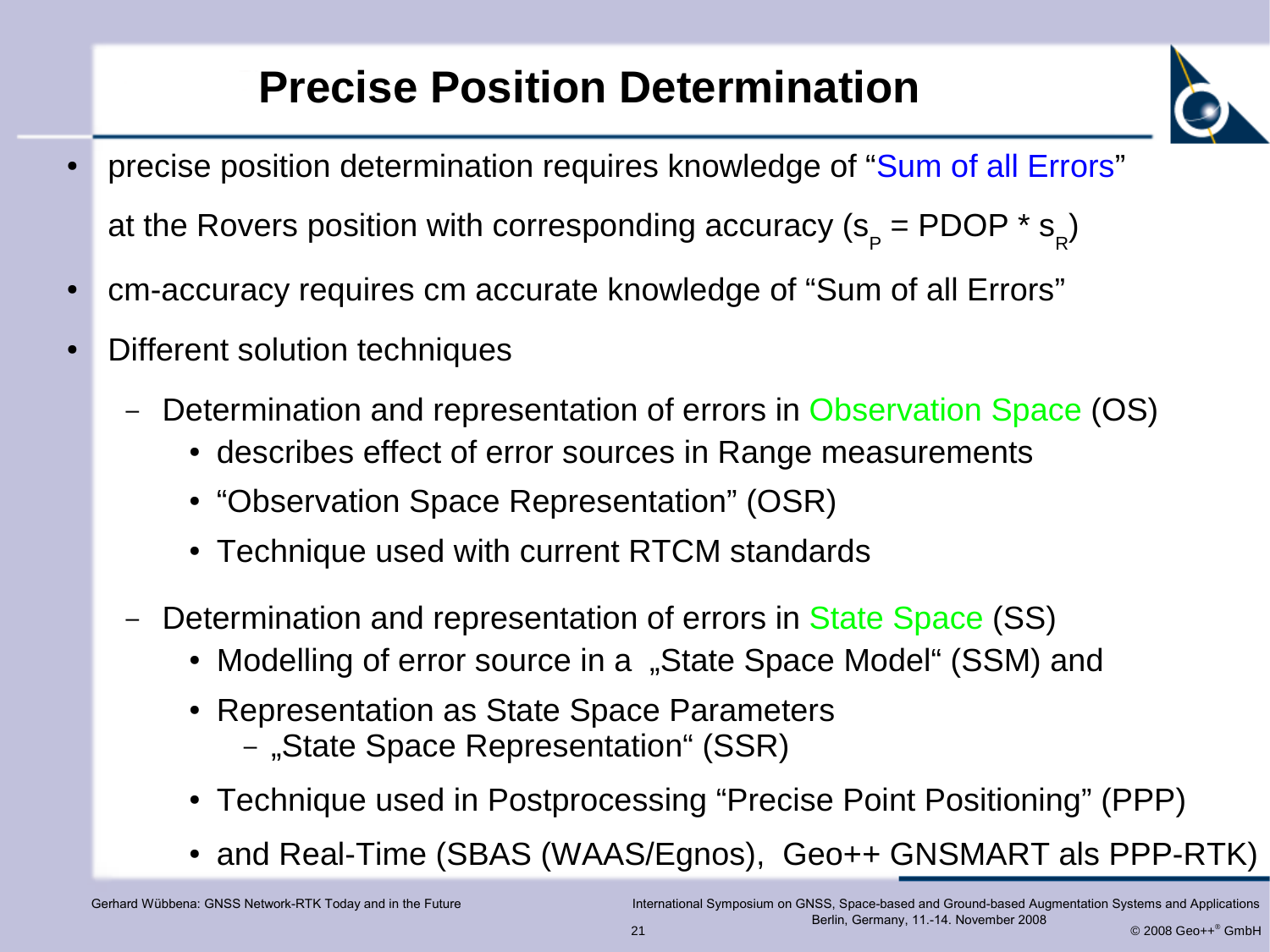

# Differential GNSS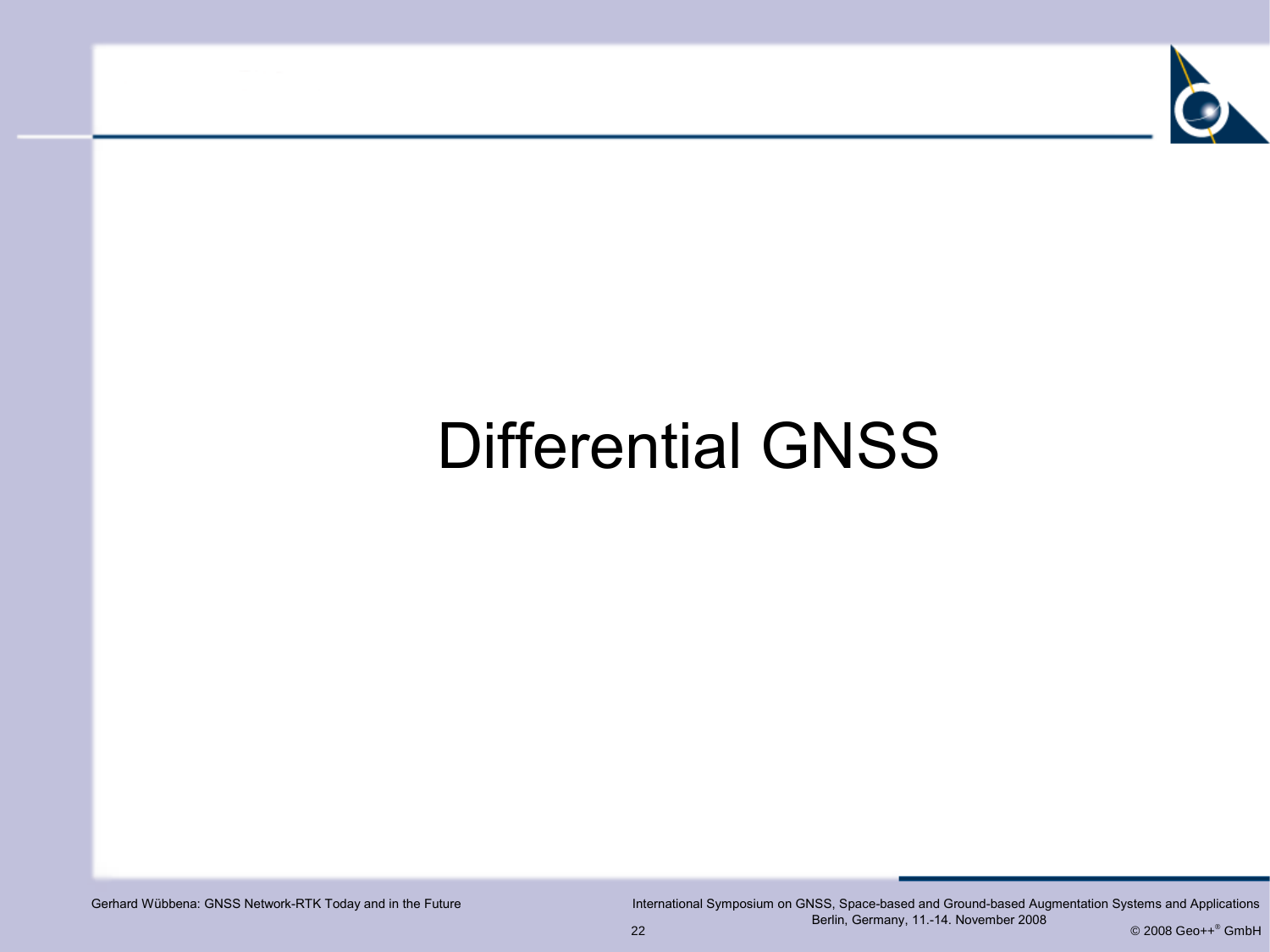### **Differential (,,DGNSS") Positioning**

- Determine "Sum of Errors" at known reference station (XYZ) through Subtraction of "known" Distance to satellites
	- $\rightarrow$  "Corrections"
- transmit corrections to Rover
- Apply corrections at Rover
	- $\rightarrow$  Reduction of error influences
- Determine position from corrected measurements
	- with Codes ("DGNSS") or
	- with Carrier Phase ("RTK") (resolve Ambiguities)



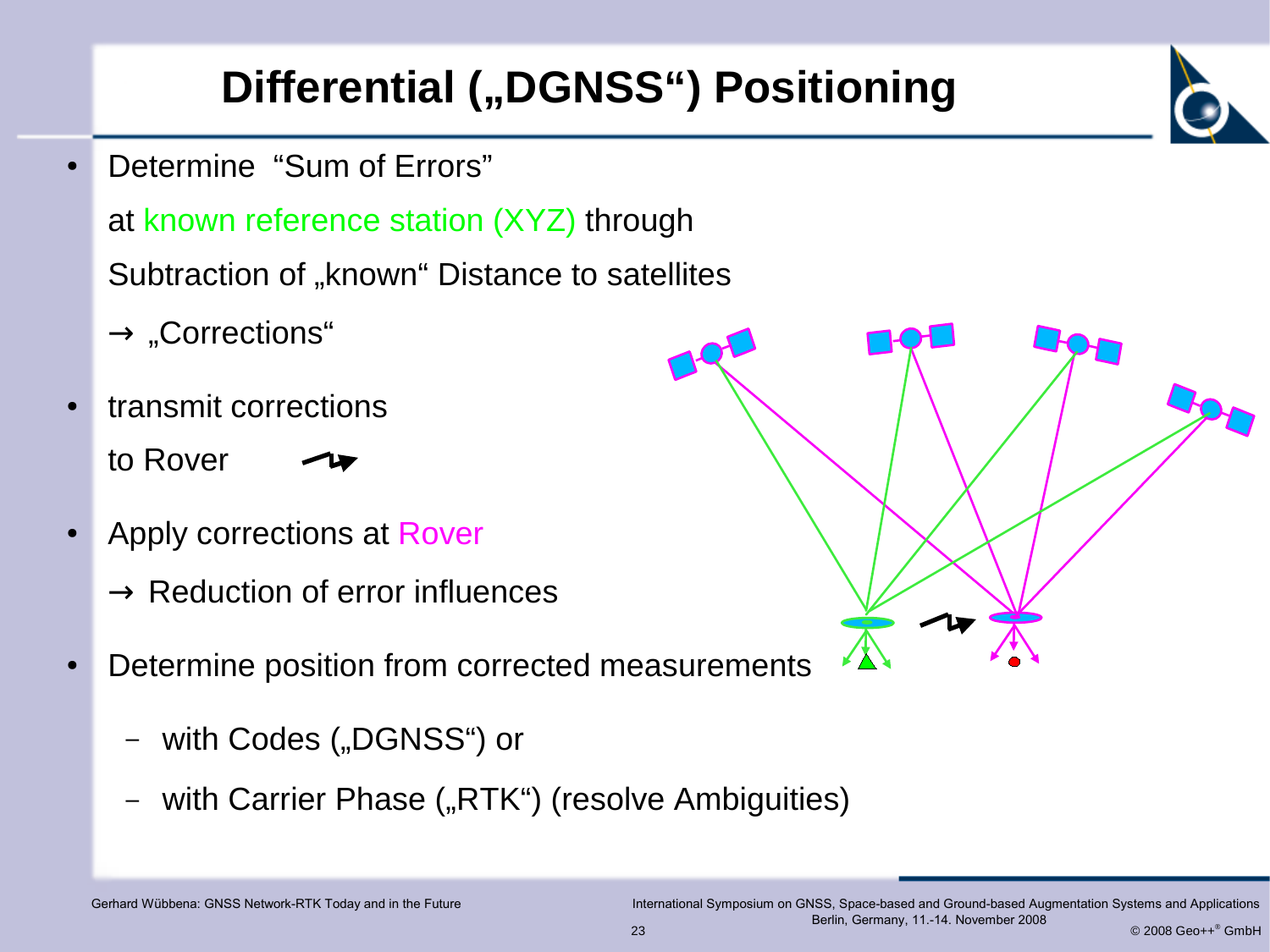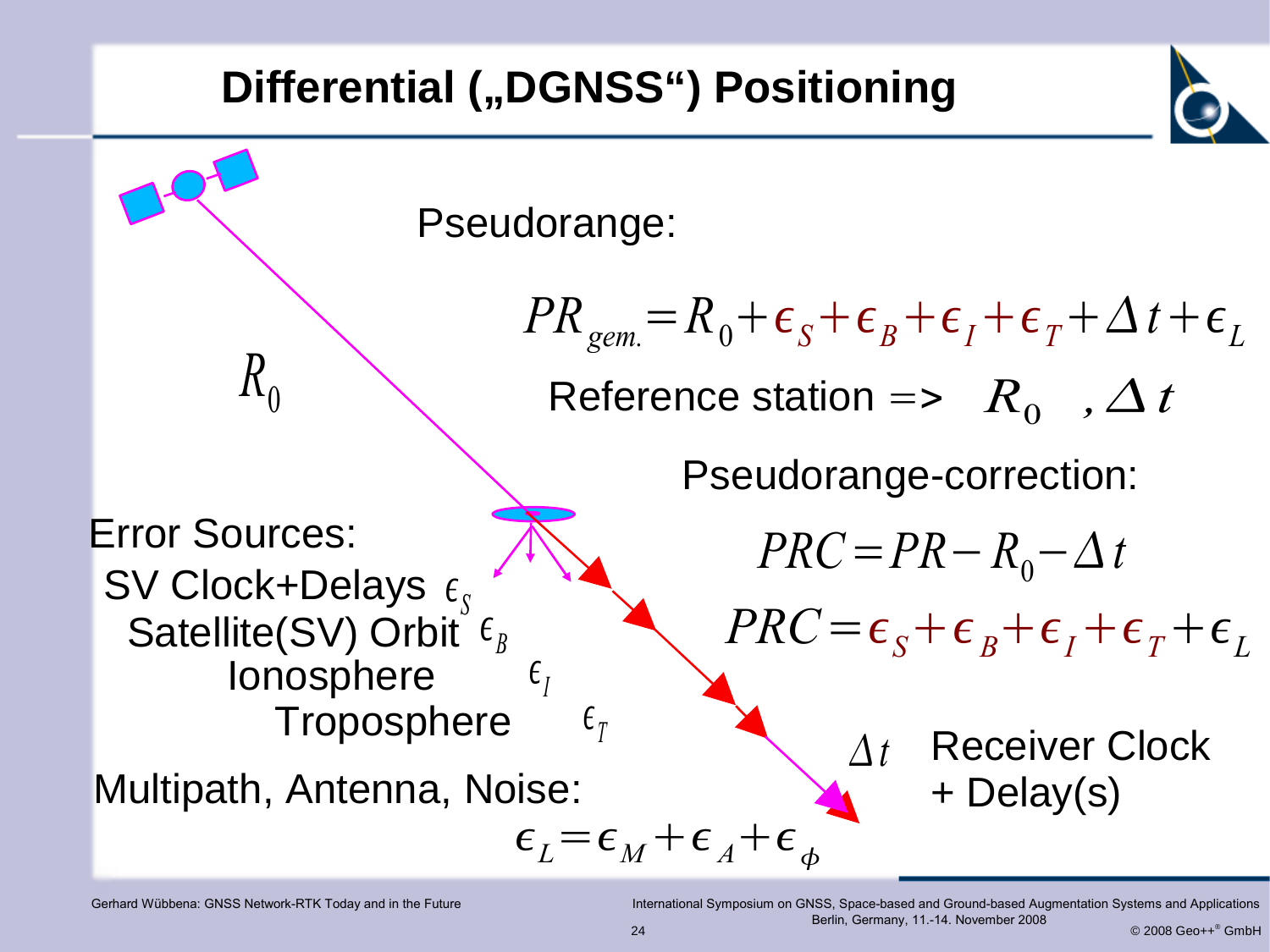#### **Using Corrections or Raw Data for Single Rover Positioning**



- Positioning of a single rover with GNSS can be done with
	- Corrections to observables (Codes and Carrier Phases) determined at the reference station
	- Baseline processing of raw data (Codes and Carrier Phases) using
		- undifferenced observables
		- single or double differenced observables
- All processing strategies in principle yield equivalent results
- Problem with Corrections and Differencing:
	- Same signal must be tracked by both receivers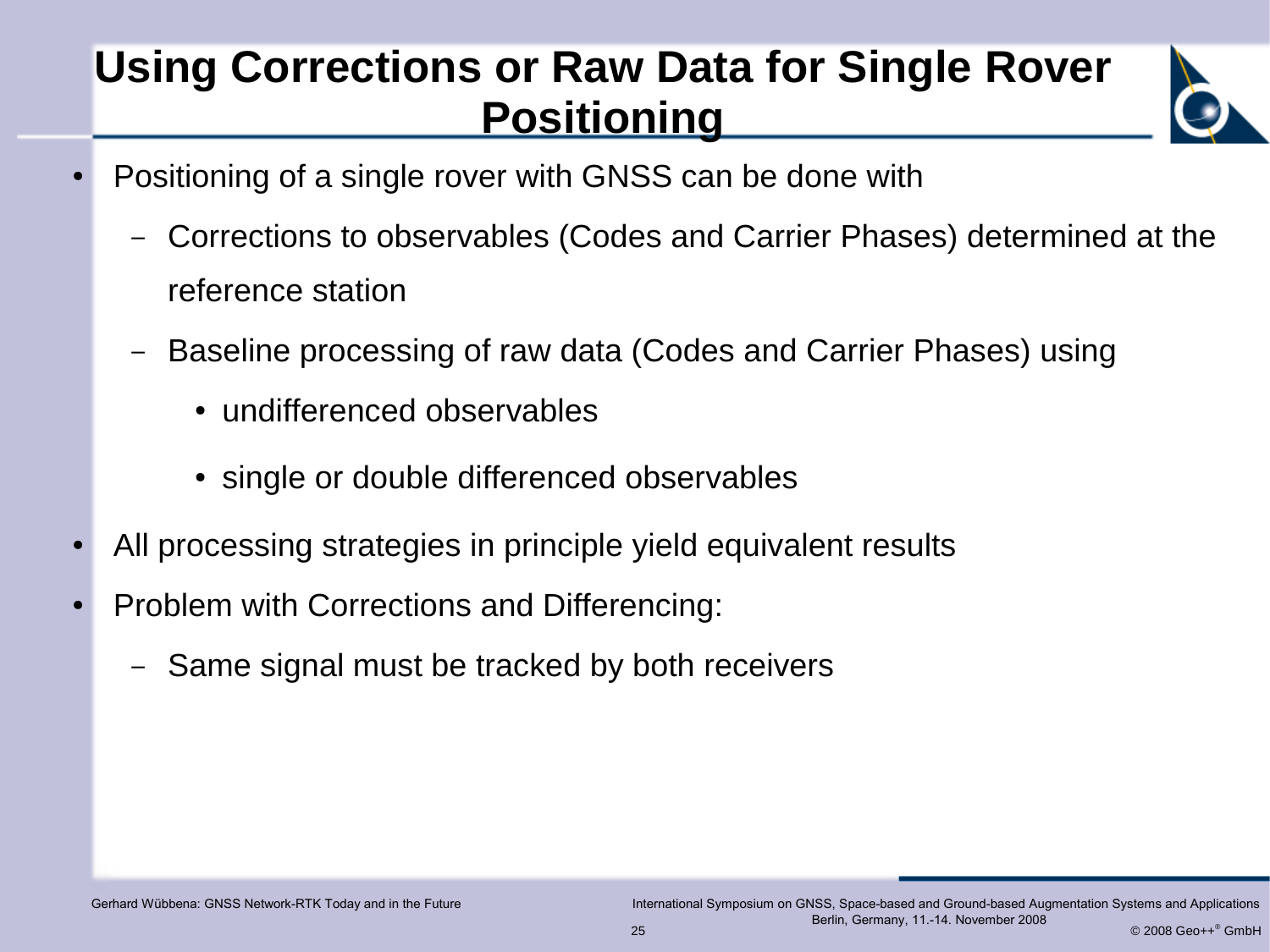#### **DGNSS Error Sources – Spatial Variations**

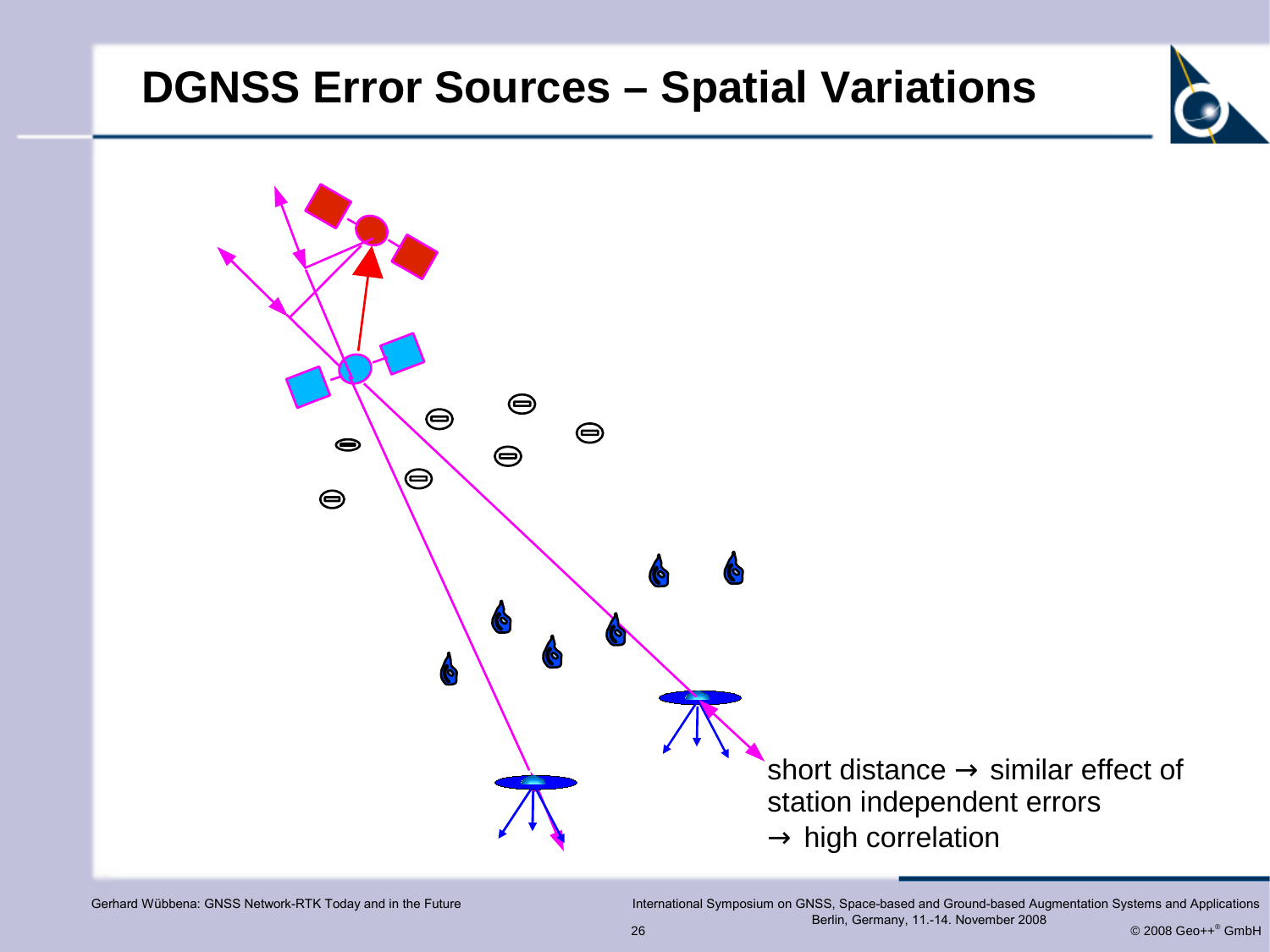#### **DGNSS Error Sources – Spatial Variations**



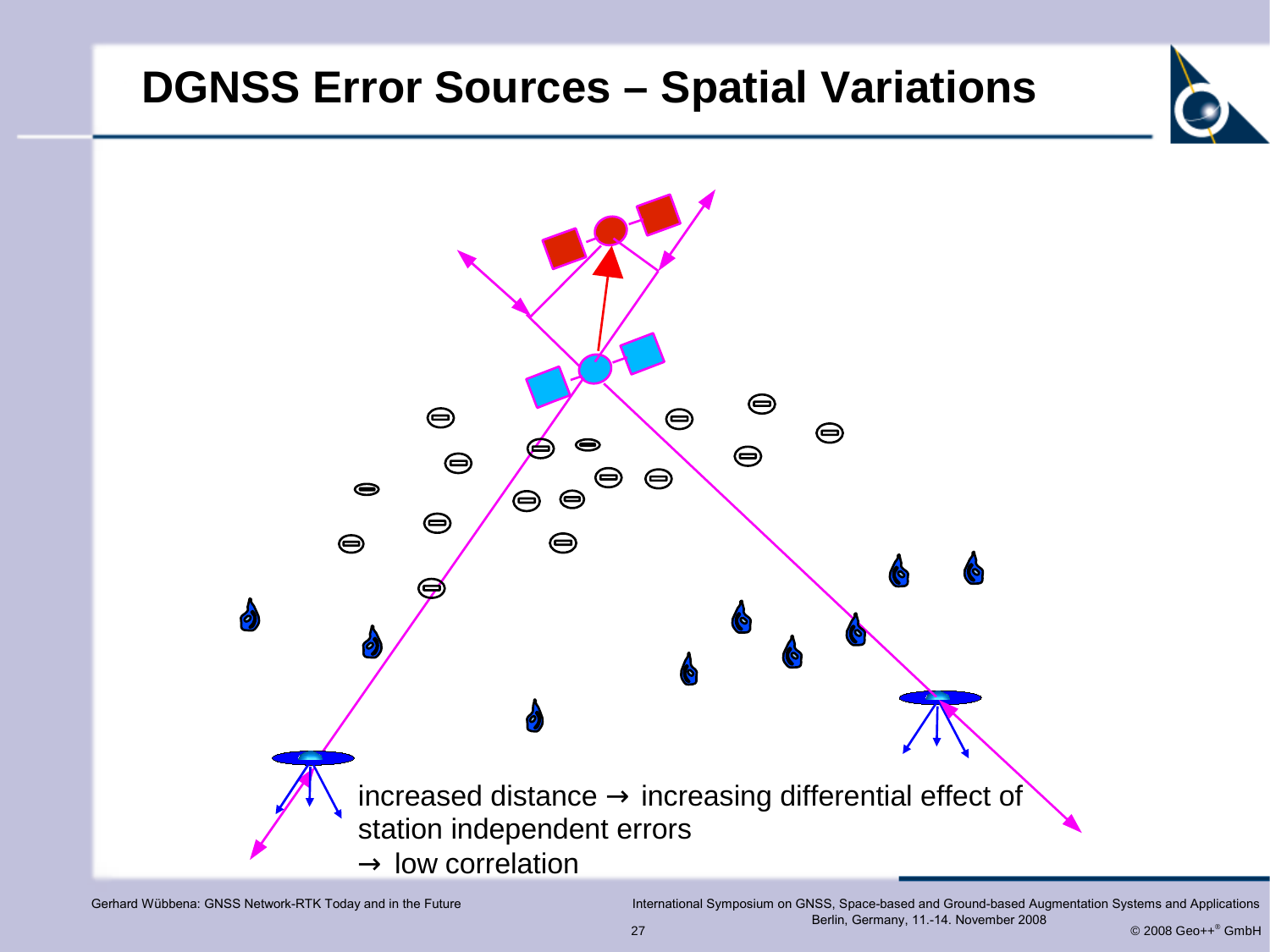#### **DGNSS Error Sources – Station Dependency**

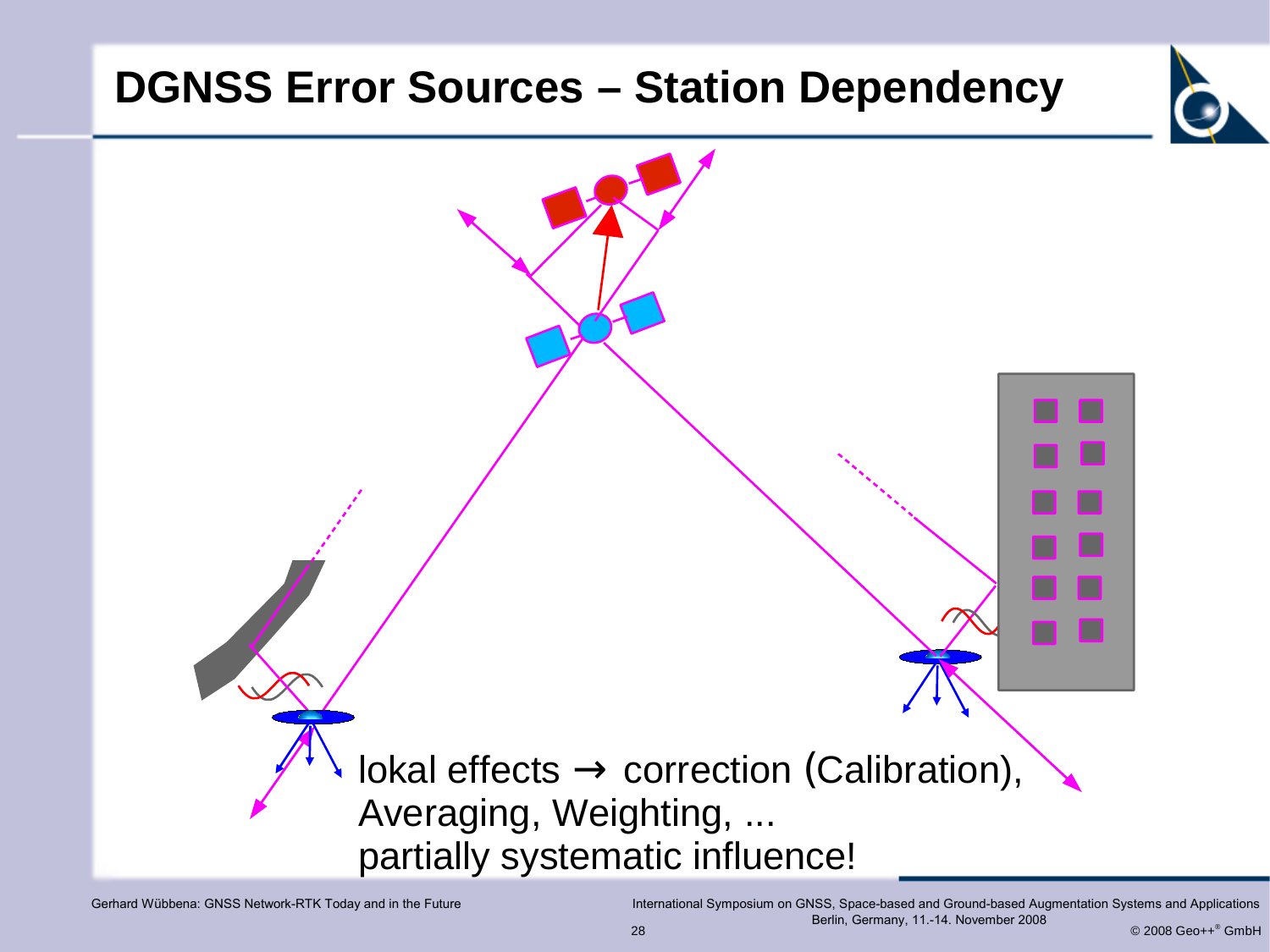#### **DGNSS/RTK Distance Dependency**

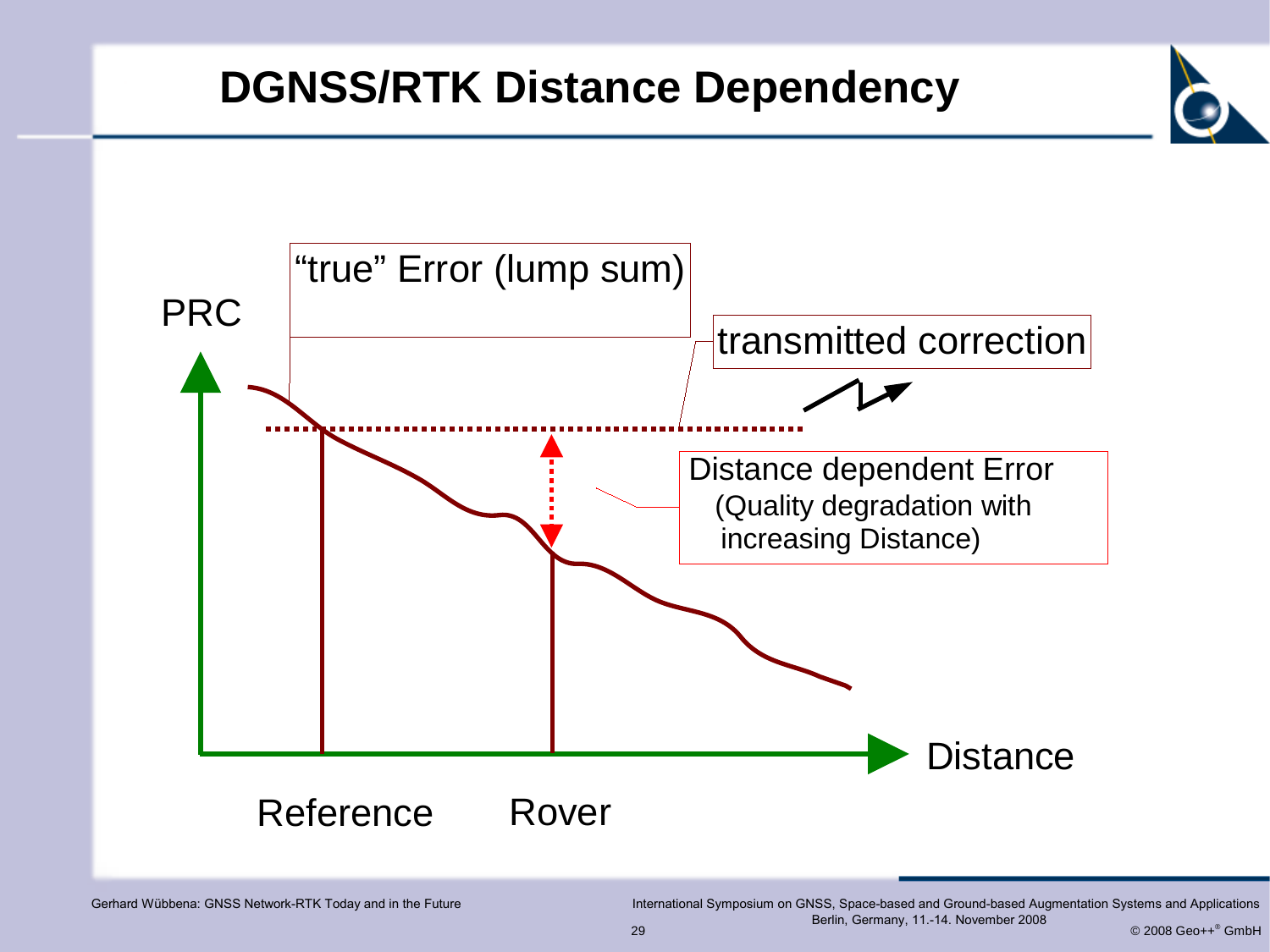

| <b>Error source</b>    | <b>Absolute influence</b> | <b>Relative influence</b>       |
|------------------------|---------------------------|---------------------------------|
| <b>Satellite Orbit</b> | 2  50m                    | 0.1  2 ppm                      |
| <b>Satellite Clock</b> | 2  100m                   | 0.0 ppm                         |
| lonosphere             | $0.5$ >100 m              | 1  50 ppm                       |
| Troposphere            | $0.010.5$ m               | $03$ ppm                        |
| <b>Multipath Code</b>  | m                         | m                               |
| <b>Multipath Phase</b> | mm  cm                    | mm  cm                          |
| <b>Antenna</b>         | $mm$ cm                   | $\mathsf{mm} \dots \mathsf{cm}$ |

 $\rightarrow$  total: 1...2 cm  $+$  1...20 ppm

#### High spatial correlation

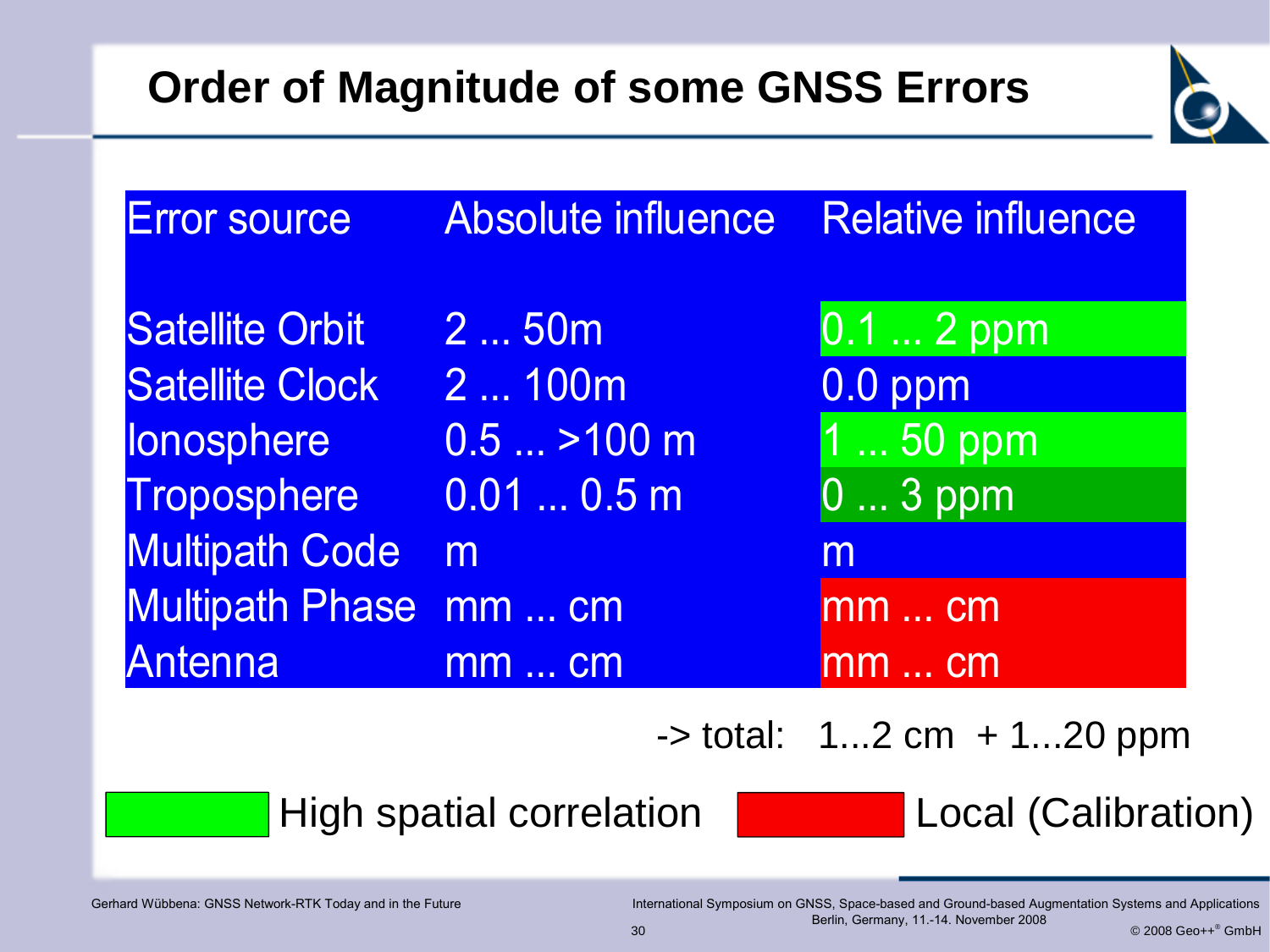

# RTK Networks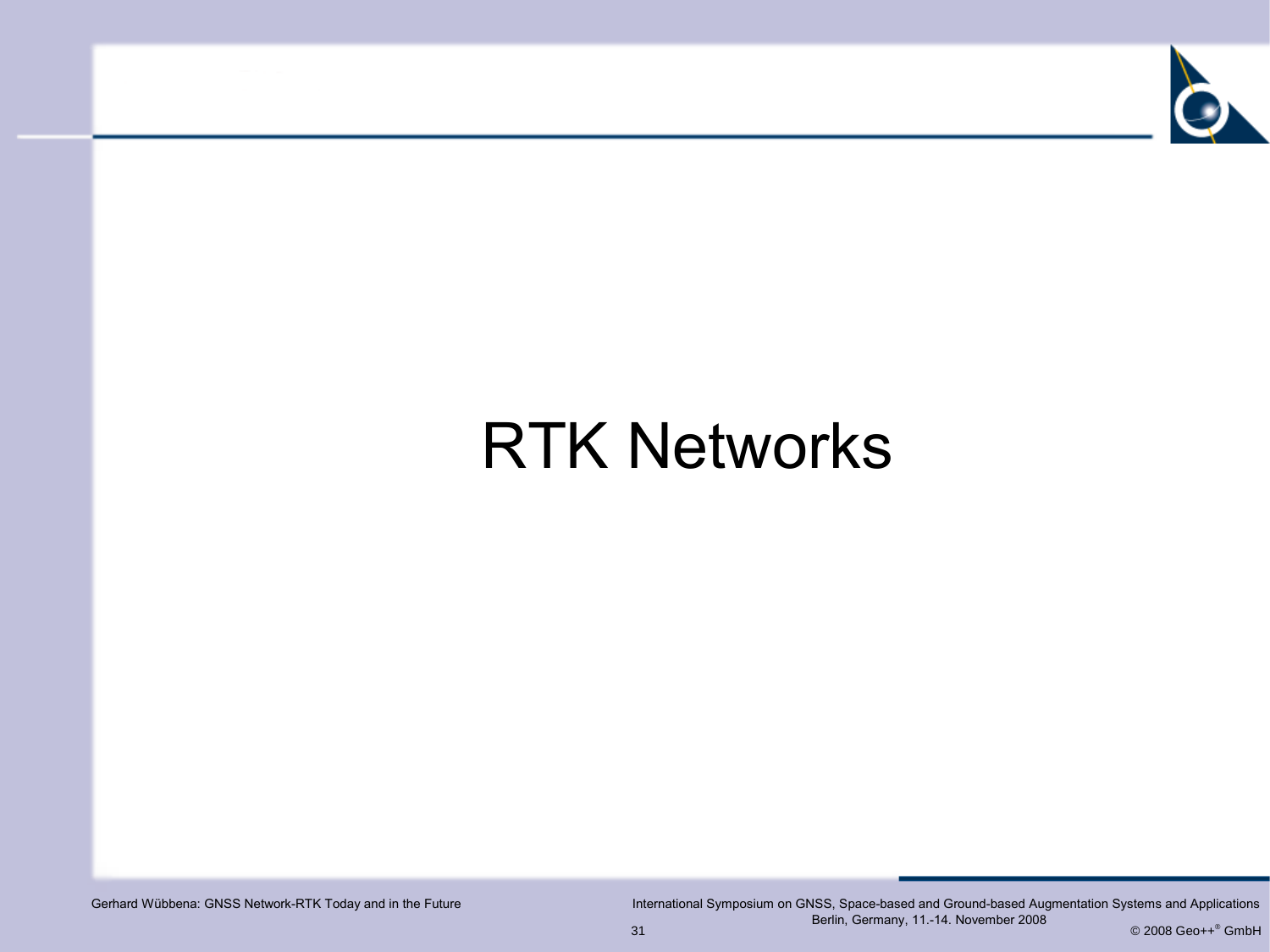### **Network - RTK**



- Principle:
	- Determination of Sum of Errors for Observations of Reference Stations for all observed Signals
	- Interpolation of Sum of Errors for Position of Rover
- **Requirements for RTK:** 
	- Resolution of carrier phasen ambiguities between reference stations
- Implementations:
	- Initial: Simple Models for resolution of Ambiguities
	- sophisticated: complete state model for the determination of individual error components.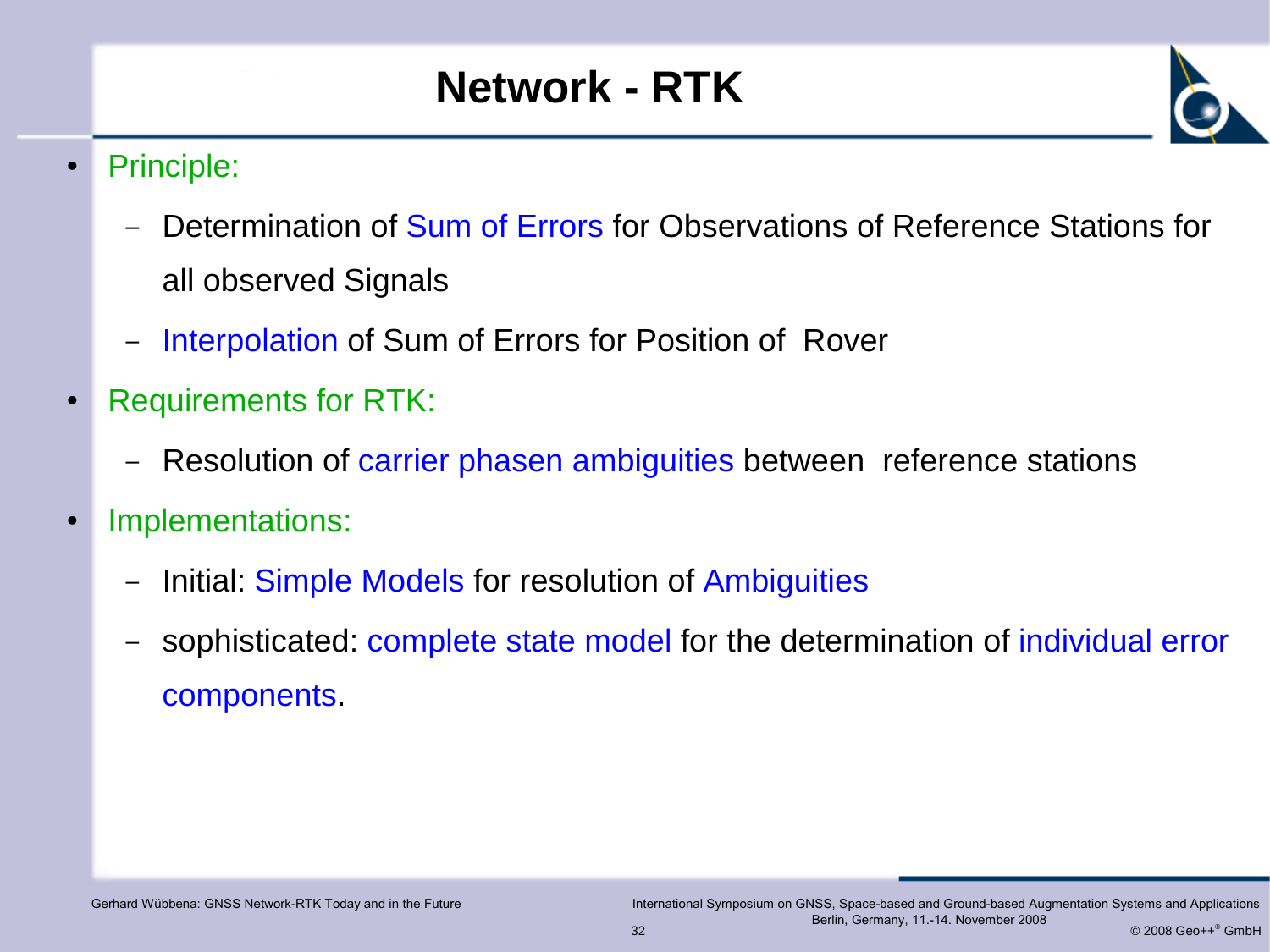#### **Determination of distance dependent Errors in RTK Networks**

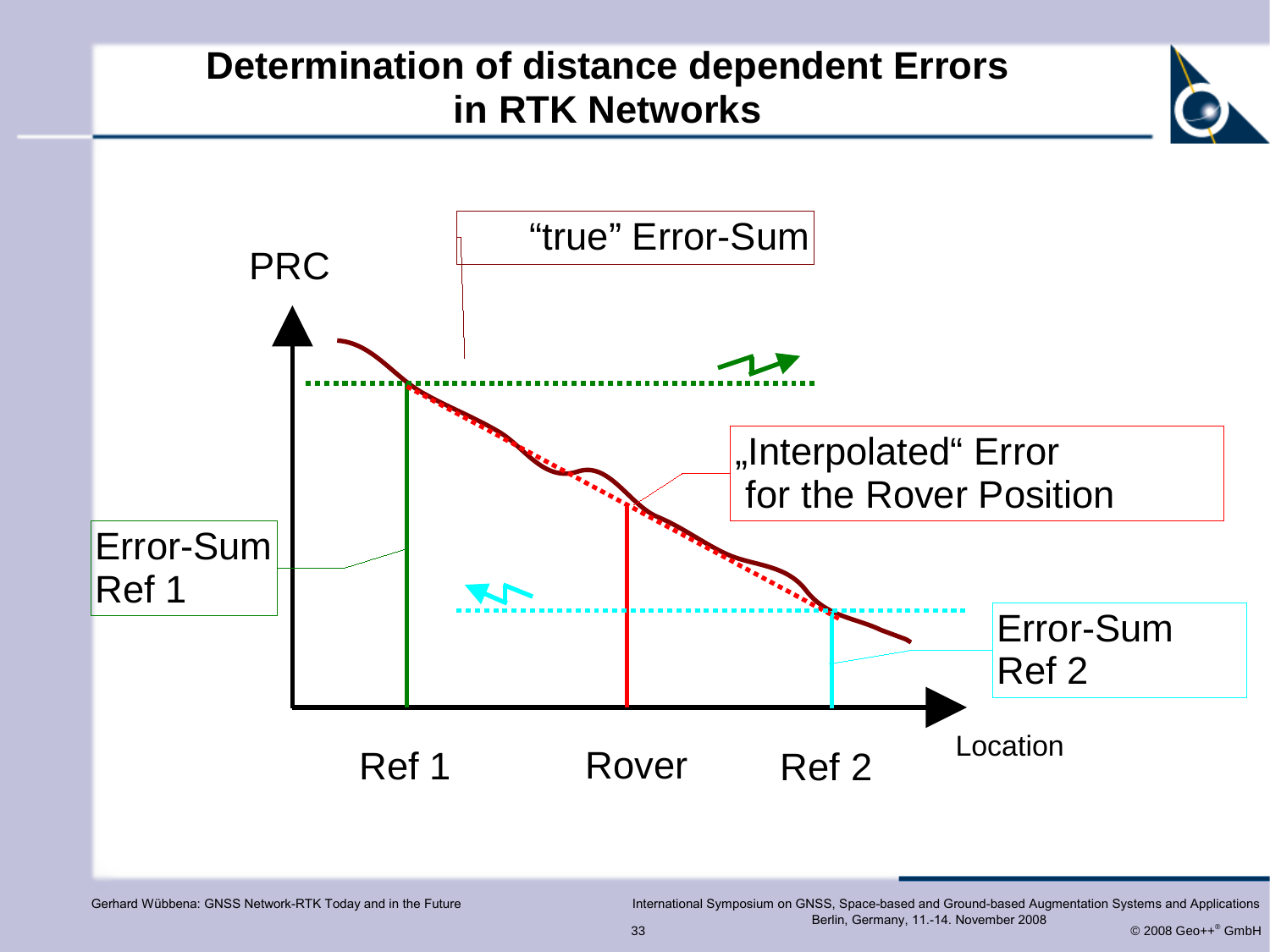

# Network RTK Representation **Techniques OSR**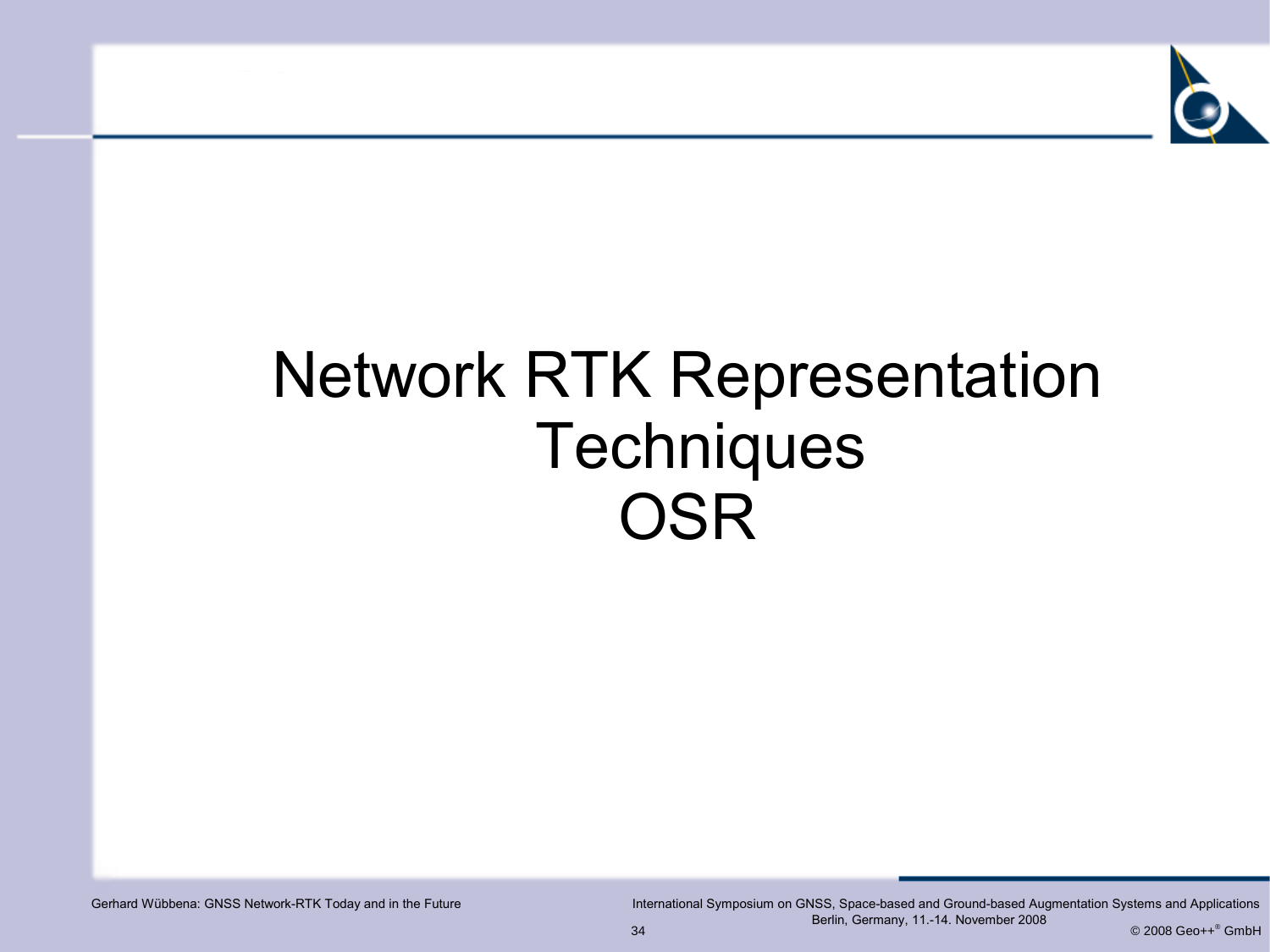# **FKP Representation**



#### PRC



Ref 1 Rover Ref 2

#### Rover receives Raw Data/Corrections for Ref1 and FKP (Flächenkorrekturparameter)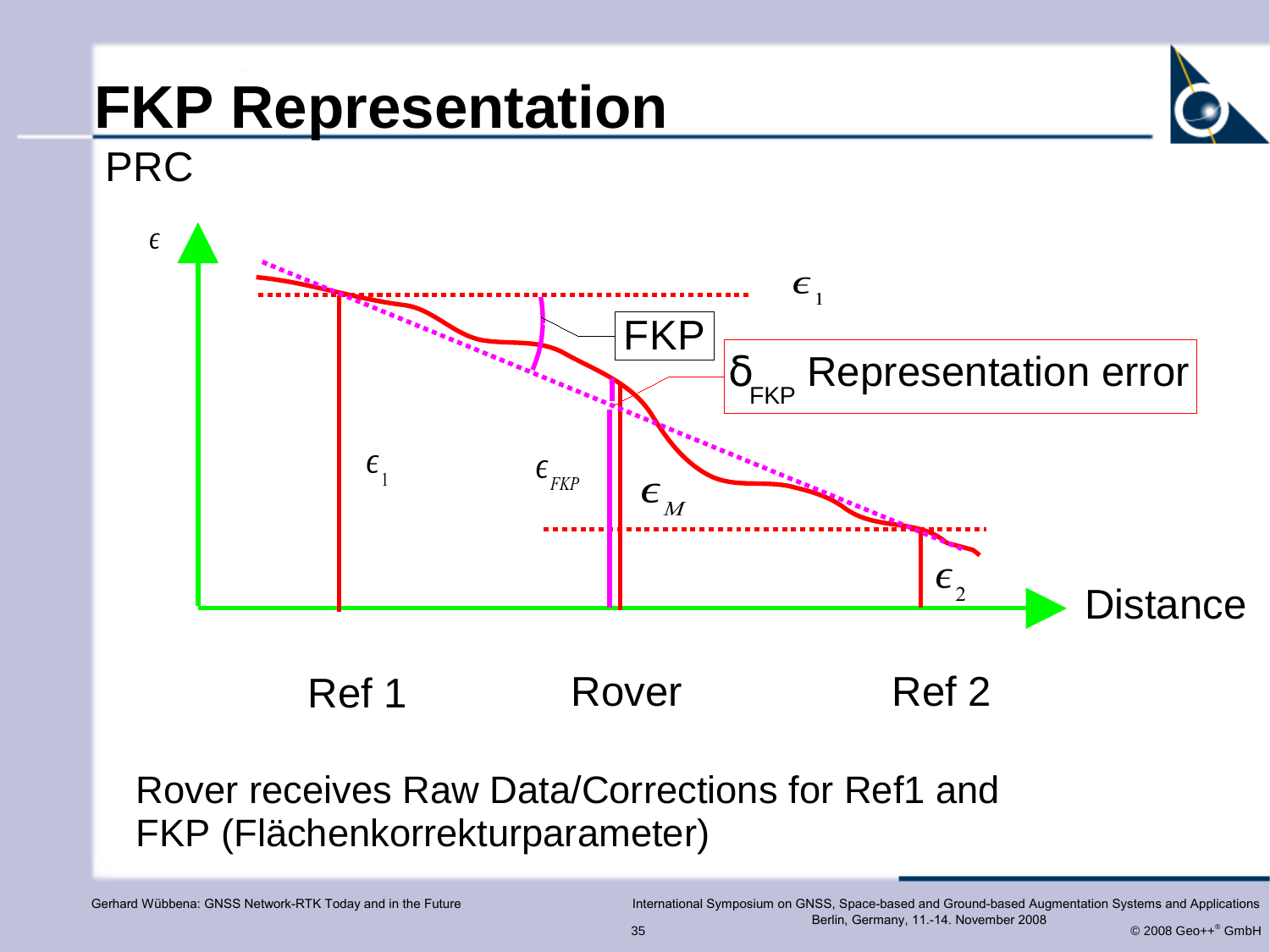# **Virtual Reference Station (VRS)**

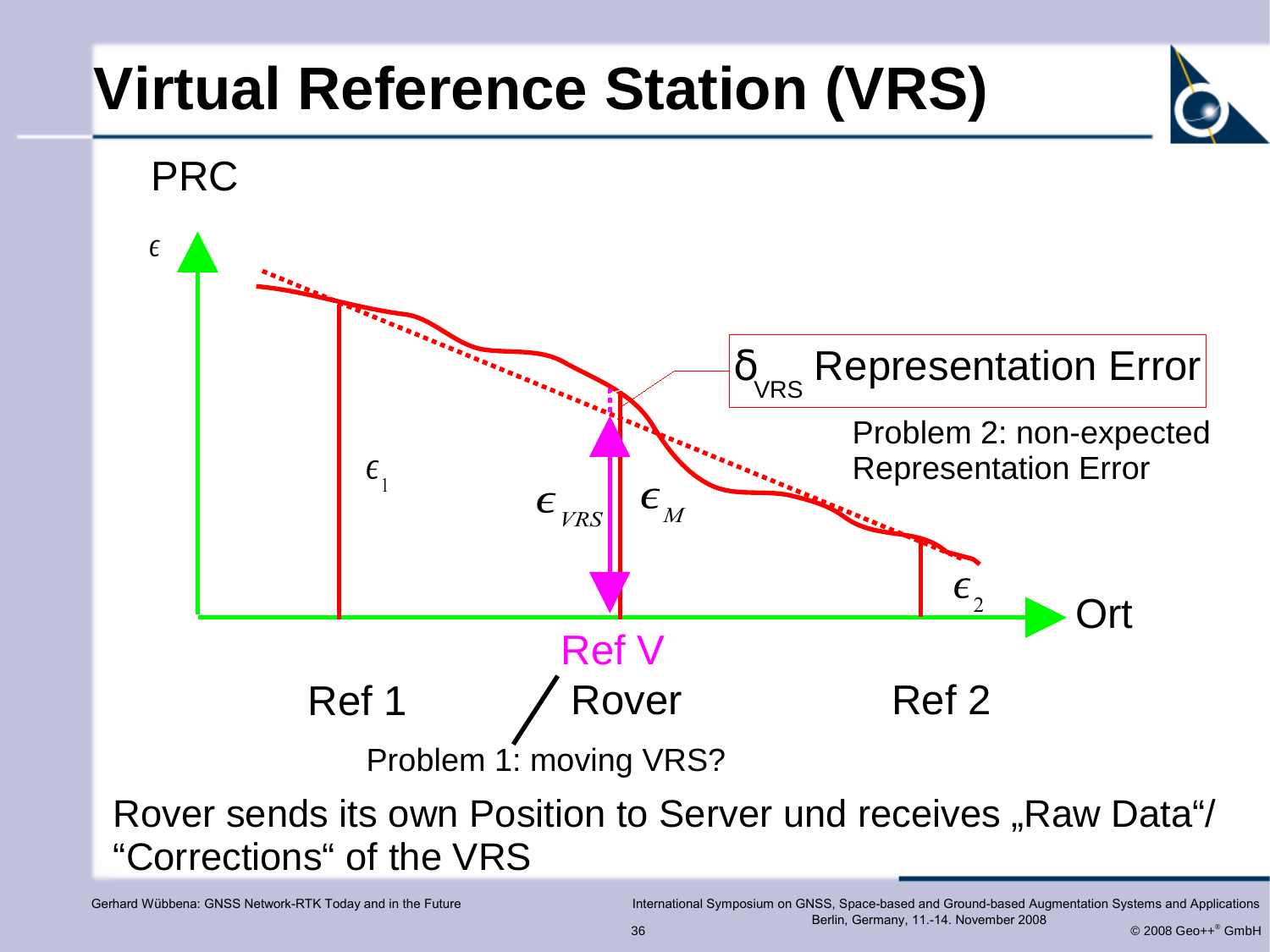# **MAC Representation**

#### **Master Auxiliary Concept**



Rover receives Raw Data of the Master Station and Correctiondifferences for the Aux-Stations (min. 2)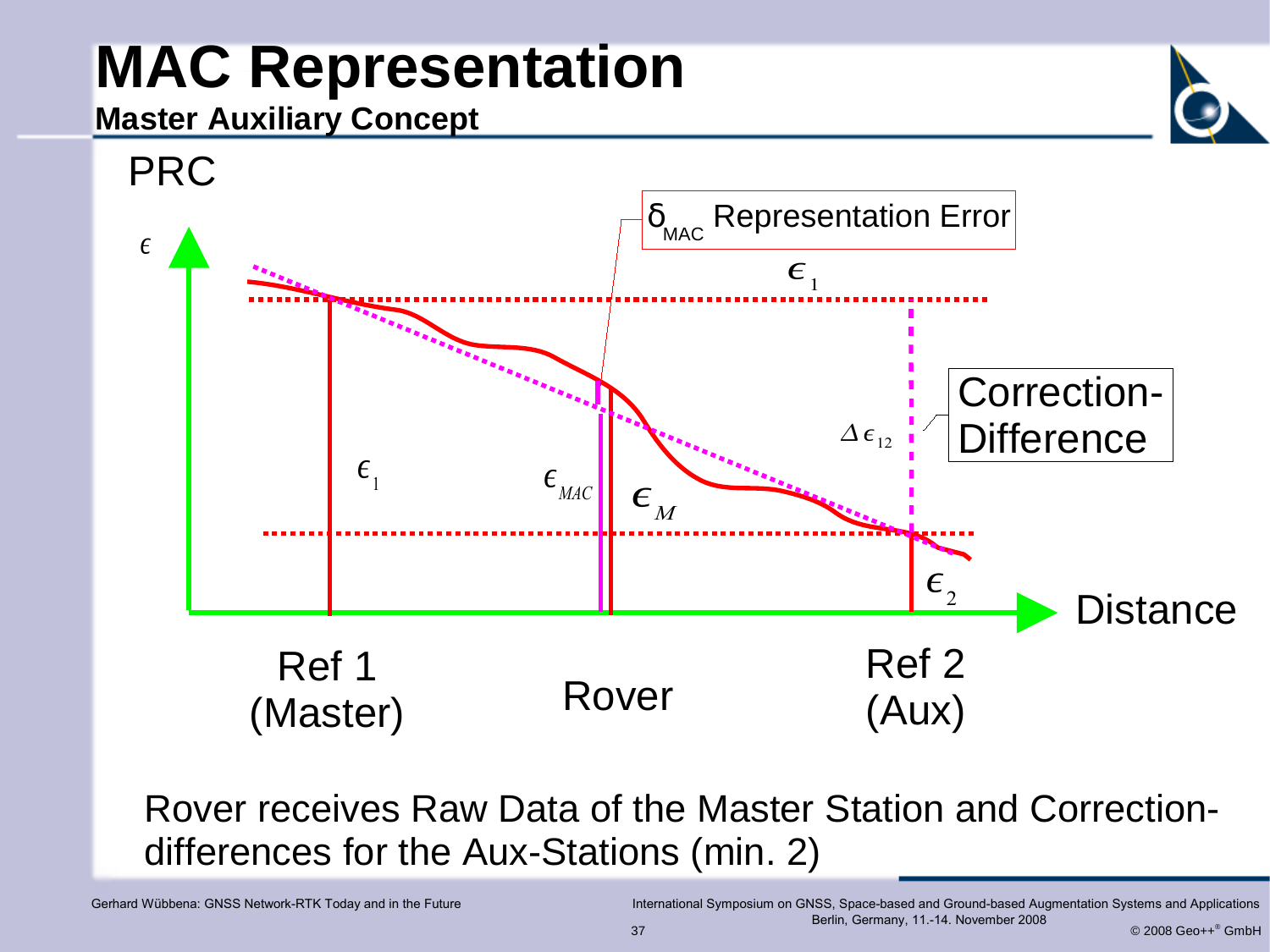

# "State Space" Representation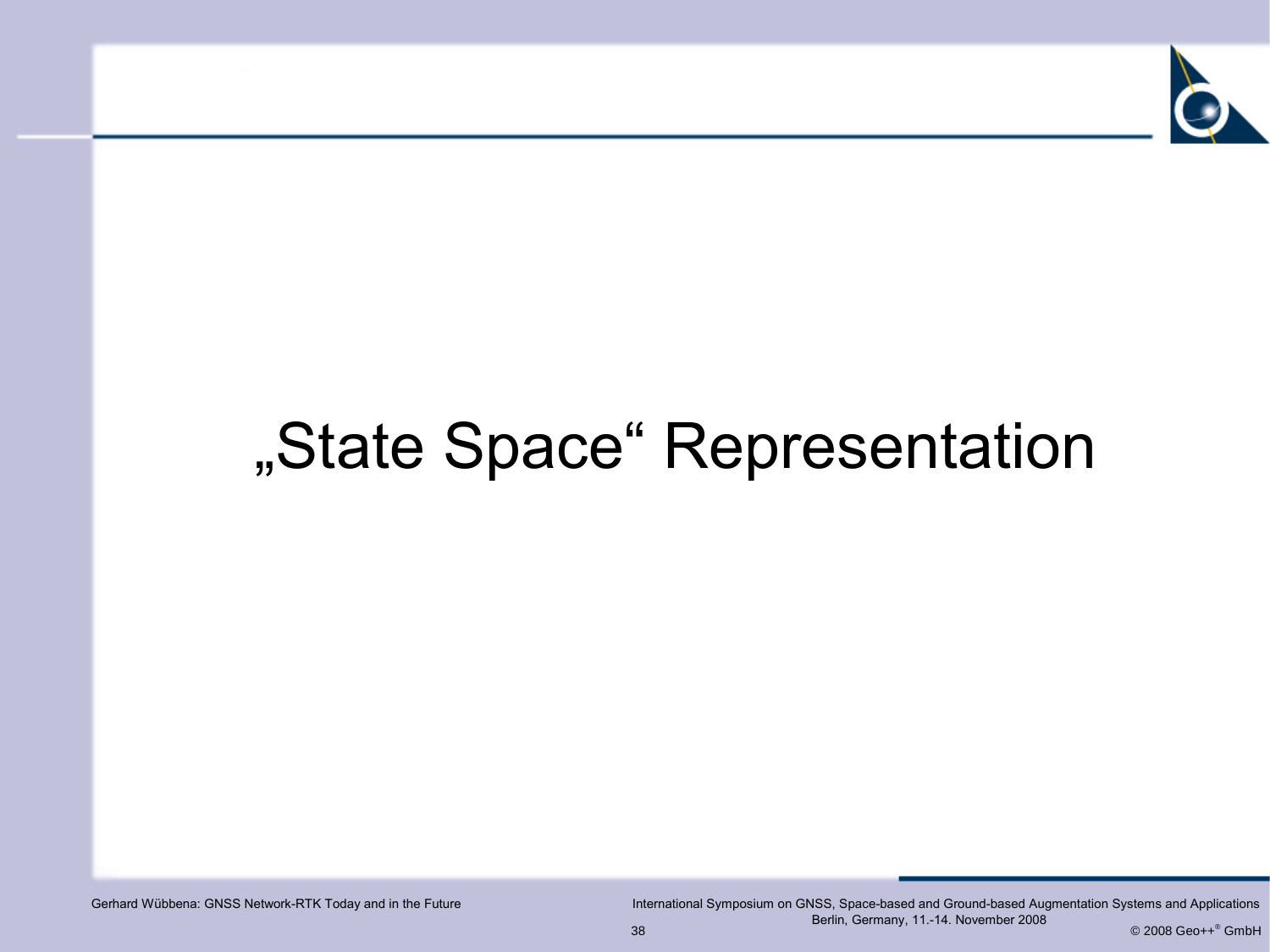### **State Space Repräsentation**



- **OSR Dis-Advantages:** 
	- No Reduction of reference station dependent Errors (MP,Biases)
	- Only satellites and signals that are tracked at the "Master"-station are usable.
	- necessary update rate of corrections depent on the error component with highest dynamics (satellite clocks, ionosphere)
		- $\bullet$  ==> bandwidth of communication link
	- Limited spatial validity of corrections
- Alternative concept: SSR
	- Tramission of individual error components to the rovers
	- Requirement: Determination of the complete state vector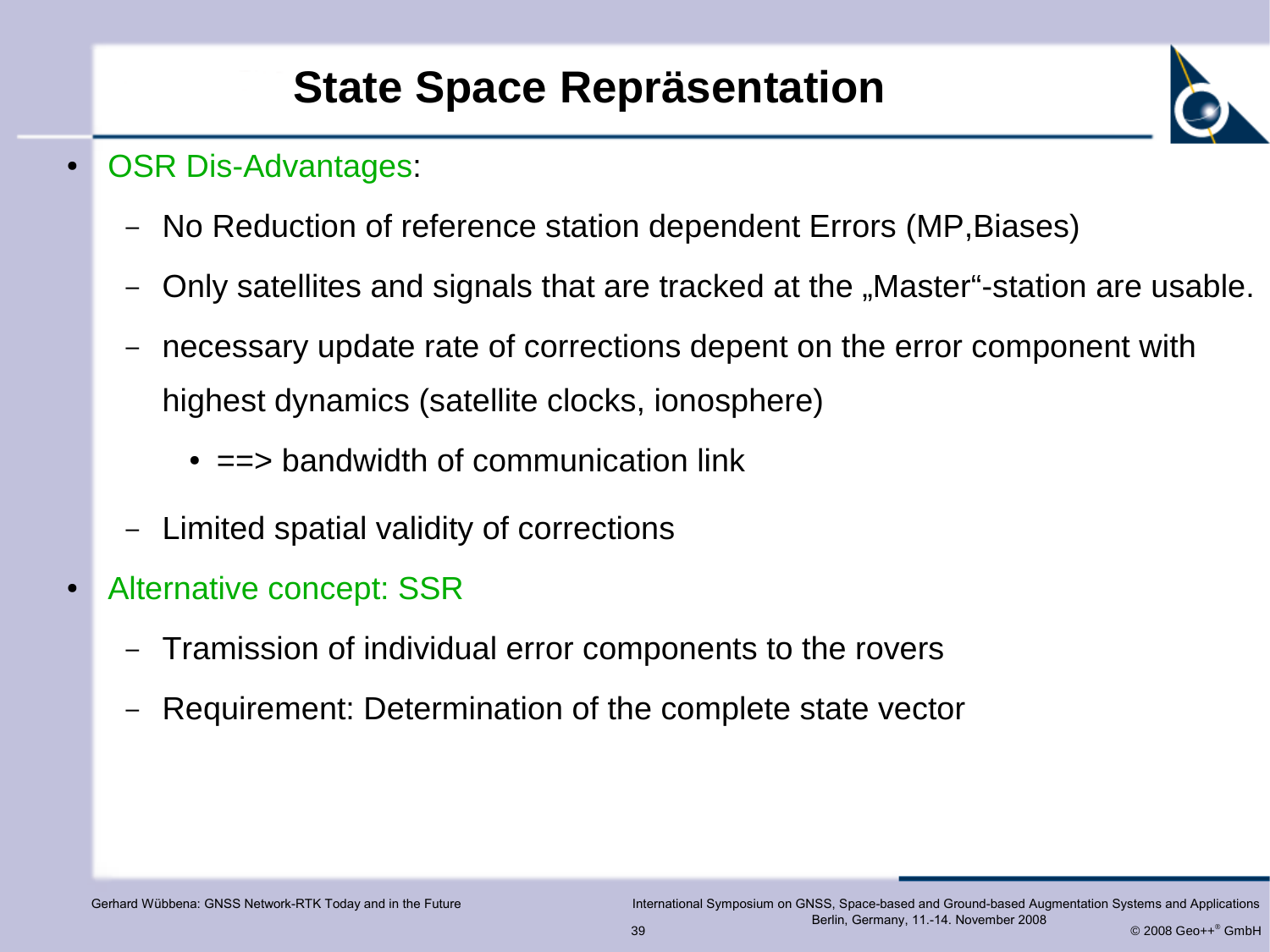### **"State Space" Representation**

#### **SSR Advantages:**

- Elimination or high reduction of reference station dependent errors (noise, MP, Biases) through high redundancy within the networks
- better Modeling and Interpolation for individual errors (more realistic physical models)
- independent from single reference stations, *i.e.* all satellites and signals are usable, which are tracked from a sufficient number of stations.
- The data rate for corrections can be optimized for different state parameters. (i.e.. 10 seconds instead of 1 second)
	- Optimization of communication bandwidth
- Broadcast of Parameters
- Scalability of derived services
- **SSR Disadvantages** 
	- Higher implementation efforts
	- Higher standardization efforts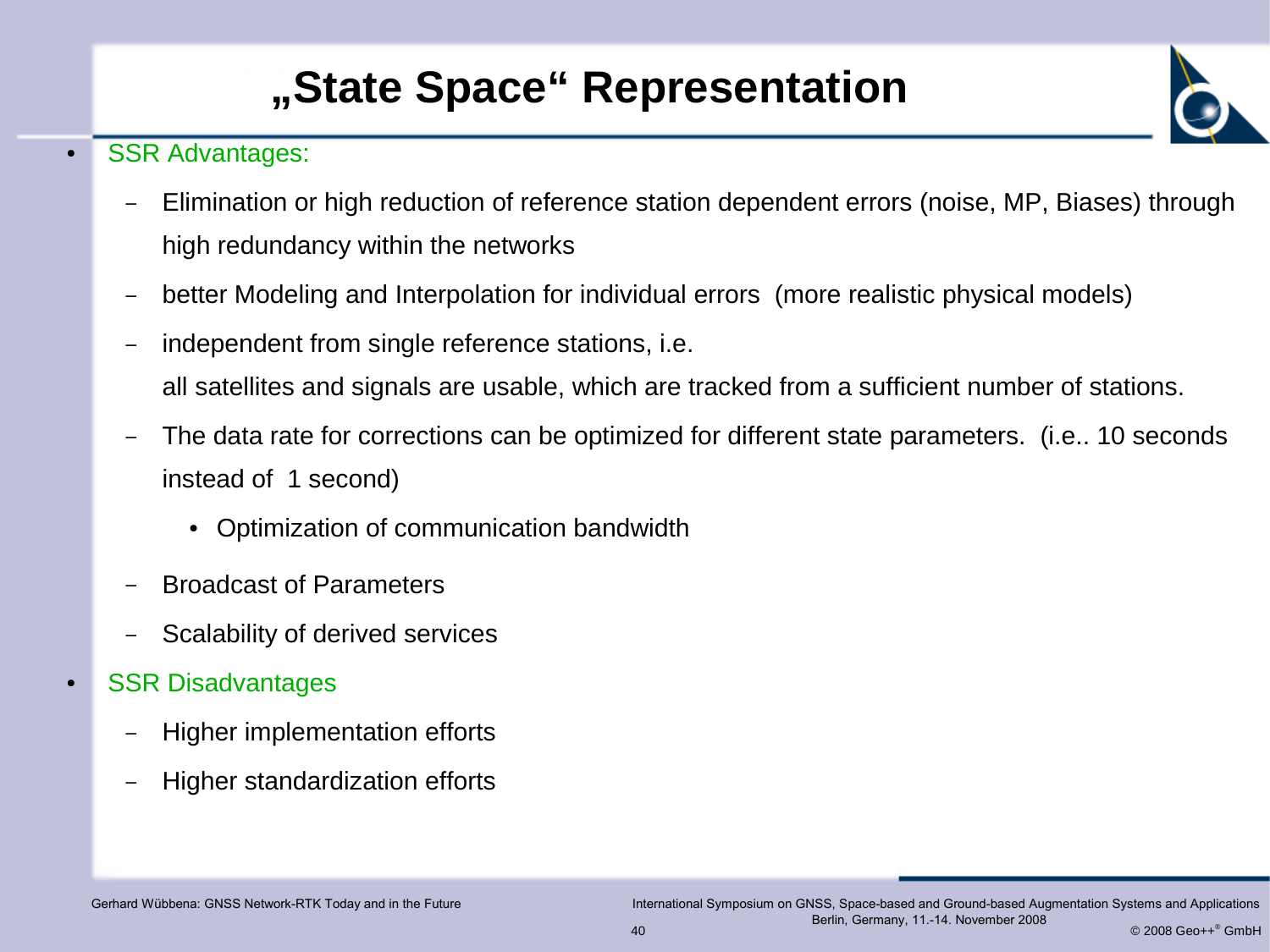

# Standardization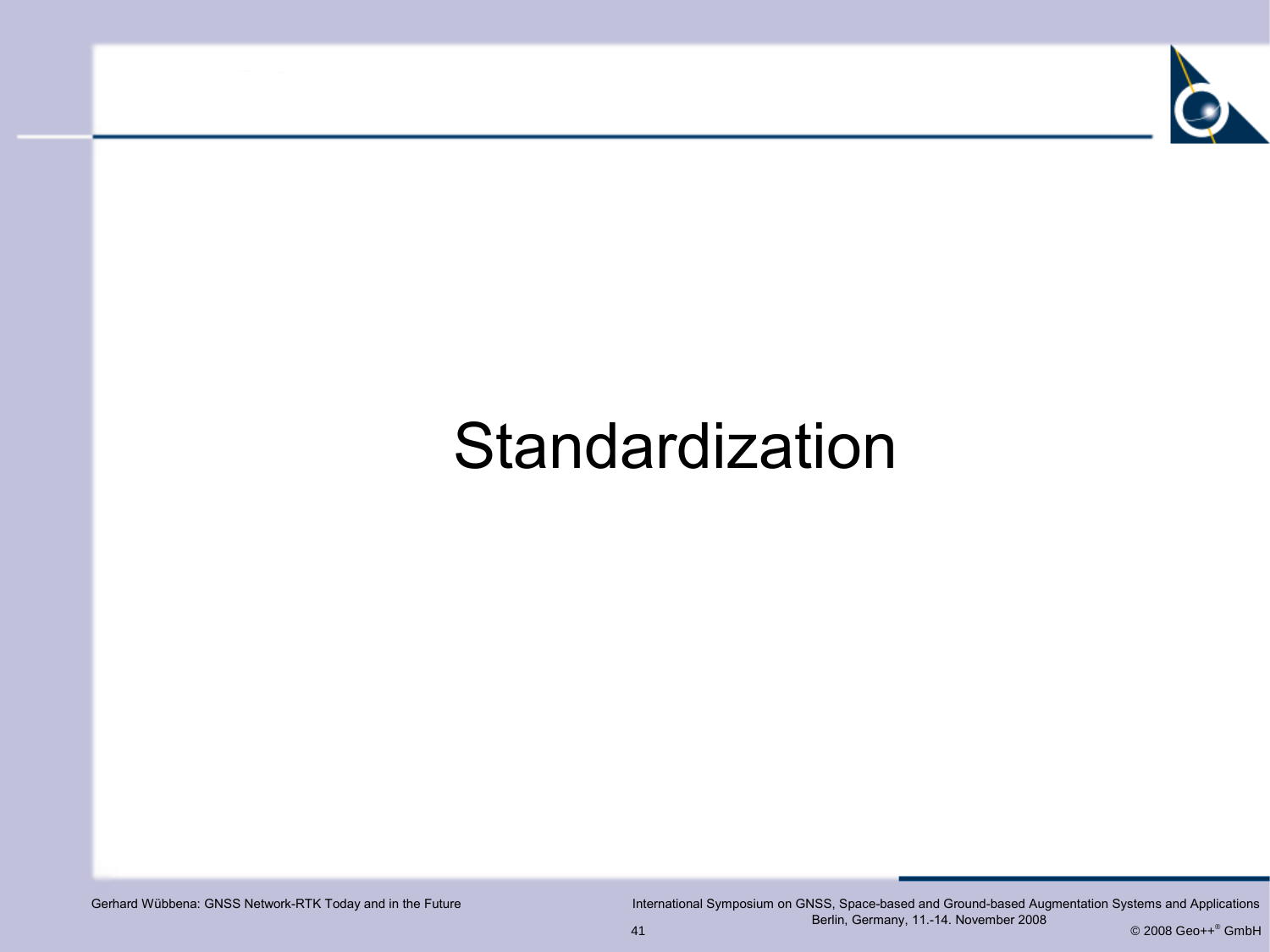### **Standardization - RTCM**

- RTCM SC104 stabdards for RTK Applications ("Radio Technical Commission For Maritime Services") :
- $RTCM 2.0 1990 DGPS$
- RTCM 2.1  $-$  1994  $-$  RTK Extension
- $RTCM 2.2 1998 DGLONASS + GLONASS RTK$
- RTCM 2.3 2001 Improvements: mm-Coordinates, Antenna-ARP,...
- RTCM-2.1+FKP-AdV  $-$  2001  $-$  59-FKP Message ("de facto" Standard)
- RTCM  $3.0 2004$  compressed Raw Data Format (Bandwidth) (RTK)
- RTCM  $3.1 2006 -$  Network-RTK MAC (GPS only)
- RTCM 3.1 (Amendment 1)  $-$  2007  $-$  Transformation Messages
- RTCM 3.1 (Amendment 2) 2007 Network RTK Residual Messages, Non-Physical Reference Station (VRS)
- NTRIP 1.0 2004 "Networked Transport of RTCM via Internet Protocol"

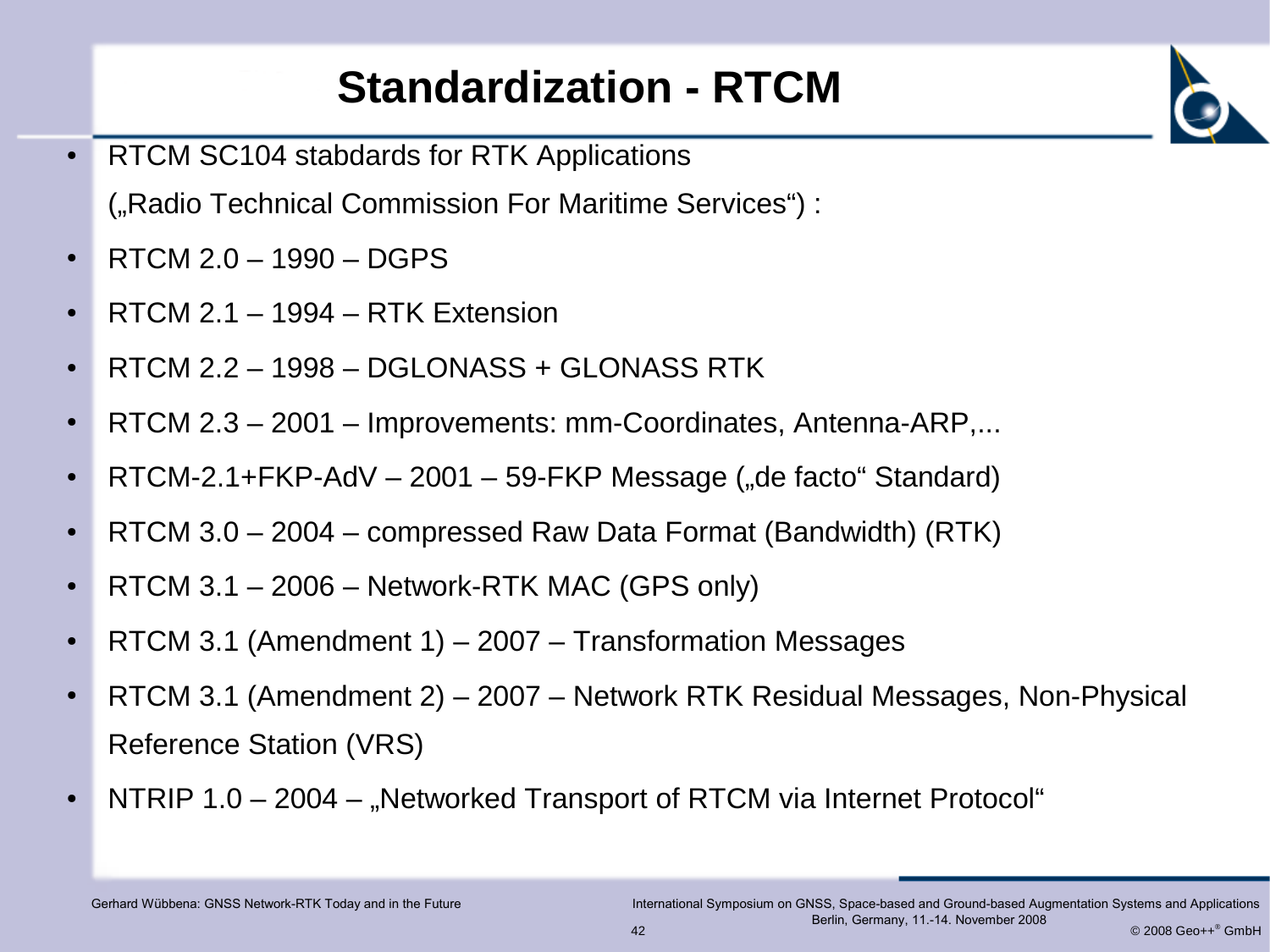### **RTCM SC104**

- **Working Groups** 
	- Network-RTK: GLONASS MAC, FKP (Interoperability Testing)
	- "Version 3": new Raw Data Messages for multiple GNSS Signals
	- GLONASS: Interoperability Problems, Biases
	- Galileo: Galileo Raw Data Messages
	- Private Services: Encryption (Interoperability Testing)
	- RSIM: Integrity of Single Reference Stations
	- Internet Protocol: NTRIP2.0 (UDP, full HTTP-Compatibility)
	- State Space: 1<sup>st</sup> Step: Satellite Clock/Orbit/Bias Messages (Interoperability Testing)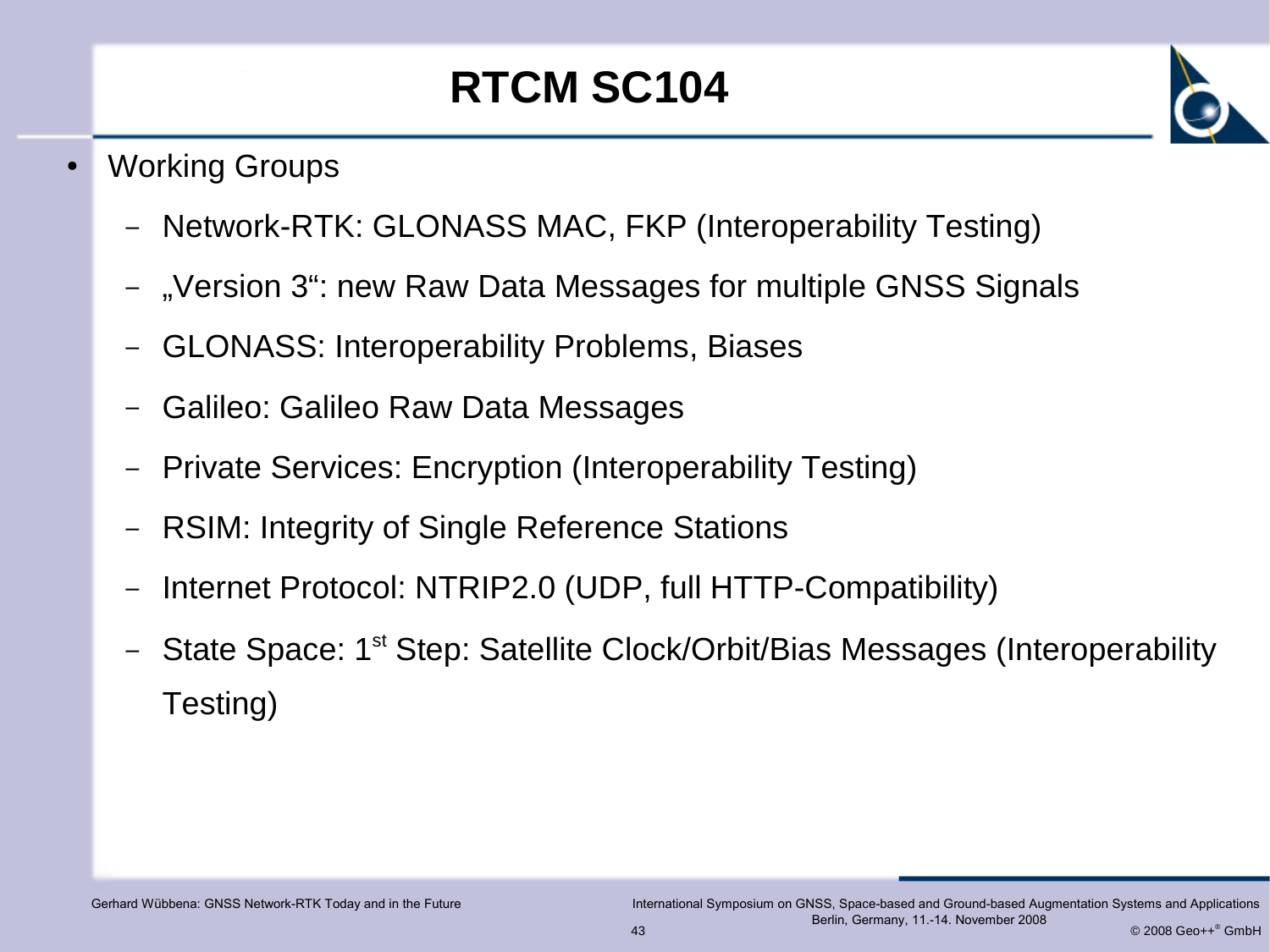# **RTCM SC104 – State Space Parameter**





Gerhard Wübbena: GNSS Network-RTK Today and in the Future International Symposium on GNSS, Space-based and Ground-based Augmentation Systems and Applications

44 © 2008 Geo++ ® GmbH Berlin, Germany, 11.-14. November 2008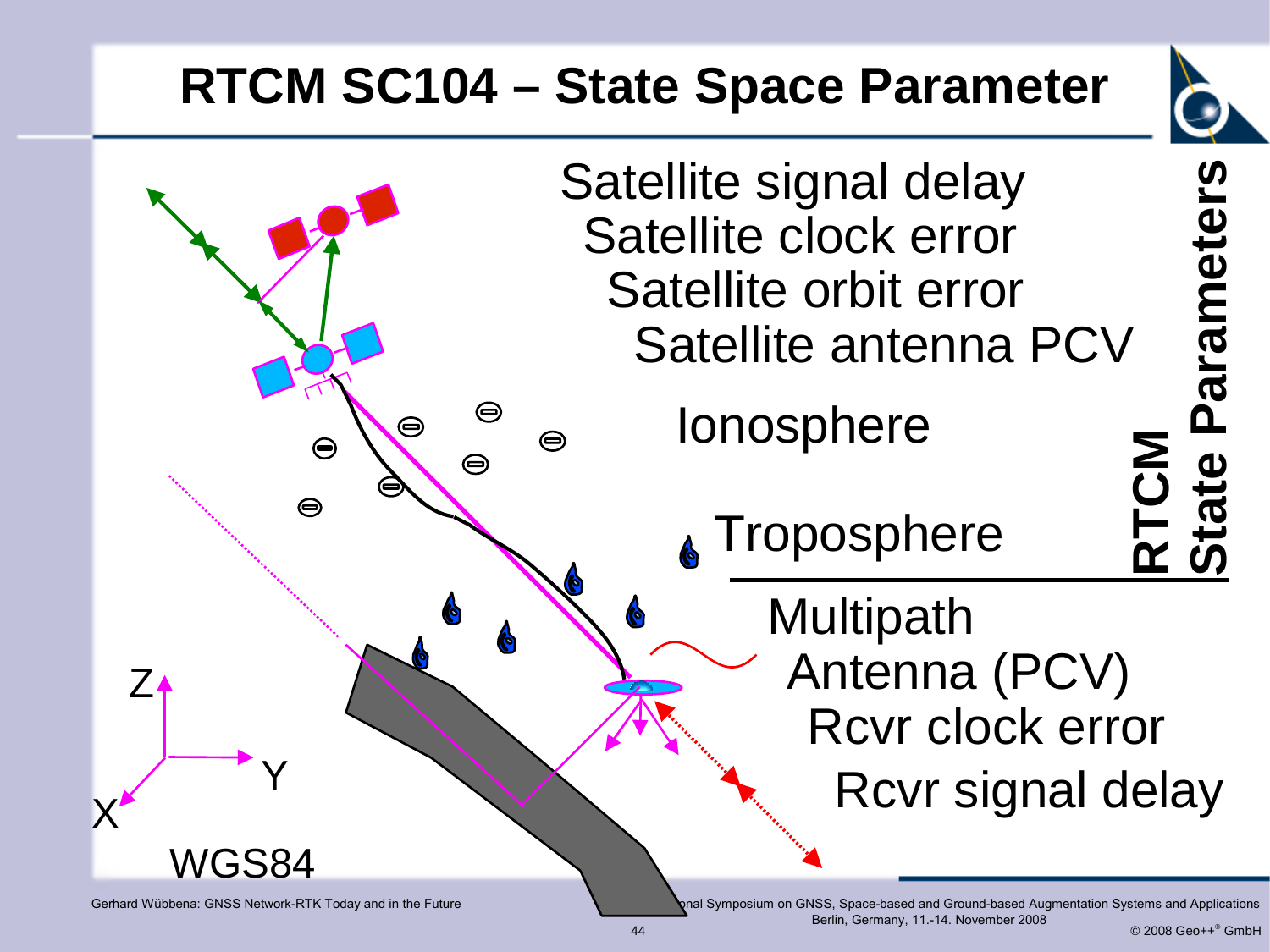#### **RTCM SC104 - State Space WG – Schedule**



- Start May 2007 Goal: Development of
	- Concepts and Messages for all Accuracies:
		- DGNSS and RTK (Single- and Multi-Frequency)
- Step 1: DF-RT-PPP ("Dual Frequency Real Time PPP)
	- Message(s) for precise Satellite-Orbits and -Clock (incl. Biases)
- Step 2: SF-RT-PPP ("Single Frequency Real Time PPP)
	- Messages for the vertical Ionospheric effect (VTEC)
- Stet 3: RTK-PPP ("Real Time Kinematic PPP)
	- Slant Ionospheric influence (STEC),
	- Troposphere, Satellite Phase-Delays,
	- Carrier Phasen Ambiguities ("Integer Nature")
- $(PPP = Precise Point Positioning)$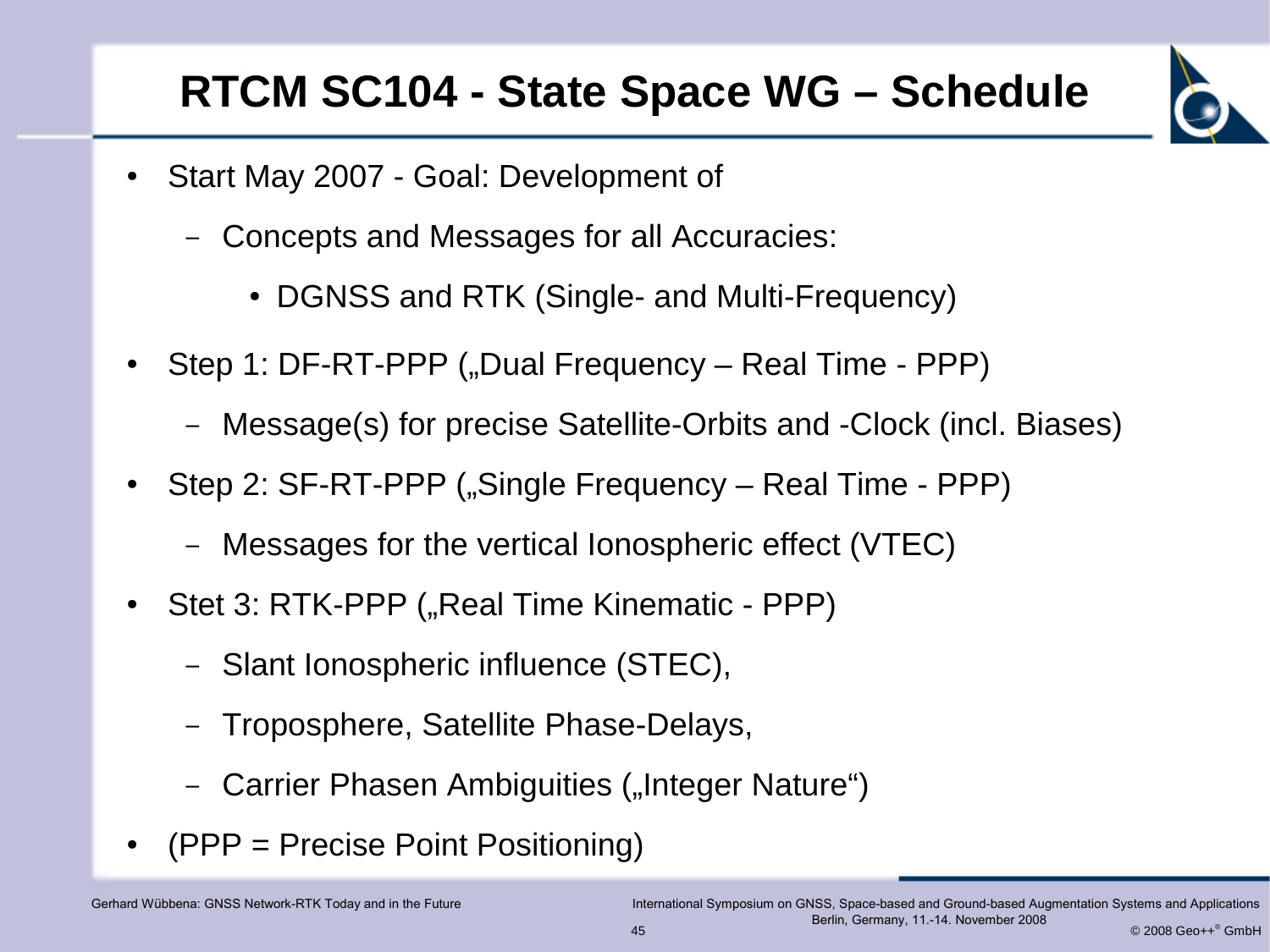### **State Space Representation**

#### Application/Transition

- conventional OSR with RTCM Rover ● SSR with conventional**. OSR Rover** – Conversion of SSR into standardized OSR format ( RINEX, RTCM) • in Service Center RTCM Rover RTCM Rover RTCM Rover **SSR** Rover SSR2OSR **SSR** RS SSR2OSR **SSM OSR** past <del>manual company of the set of</del> tuture
	- or at Rover
- Direct usage of SSR in **SSR rover**

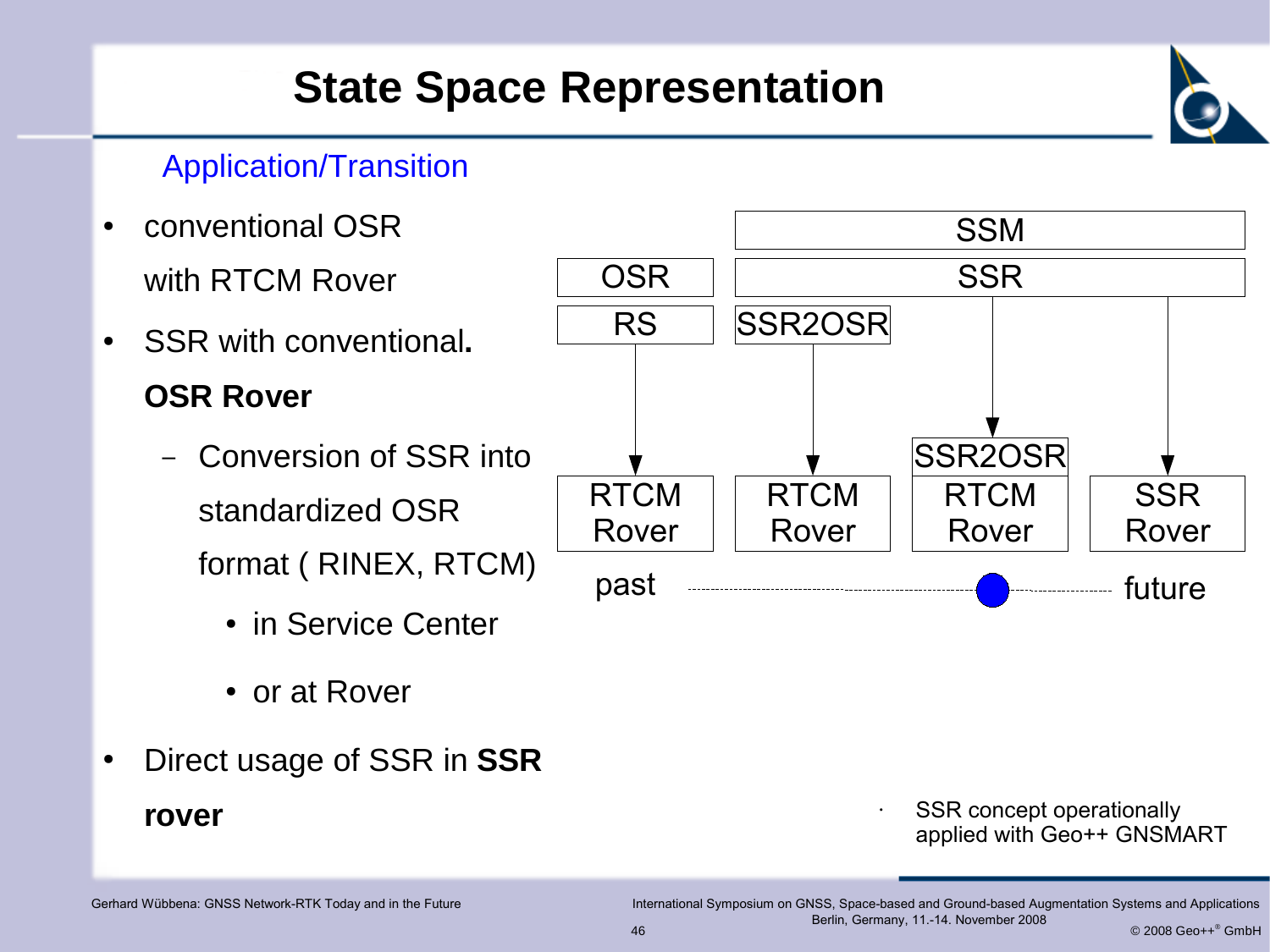

# Reverse / Inverse DGNSS RTK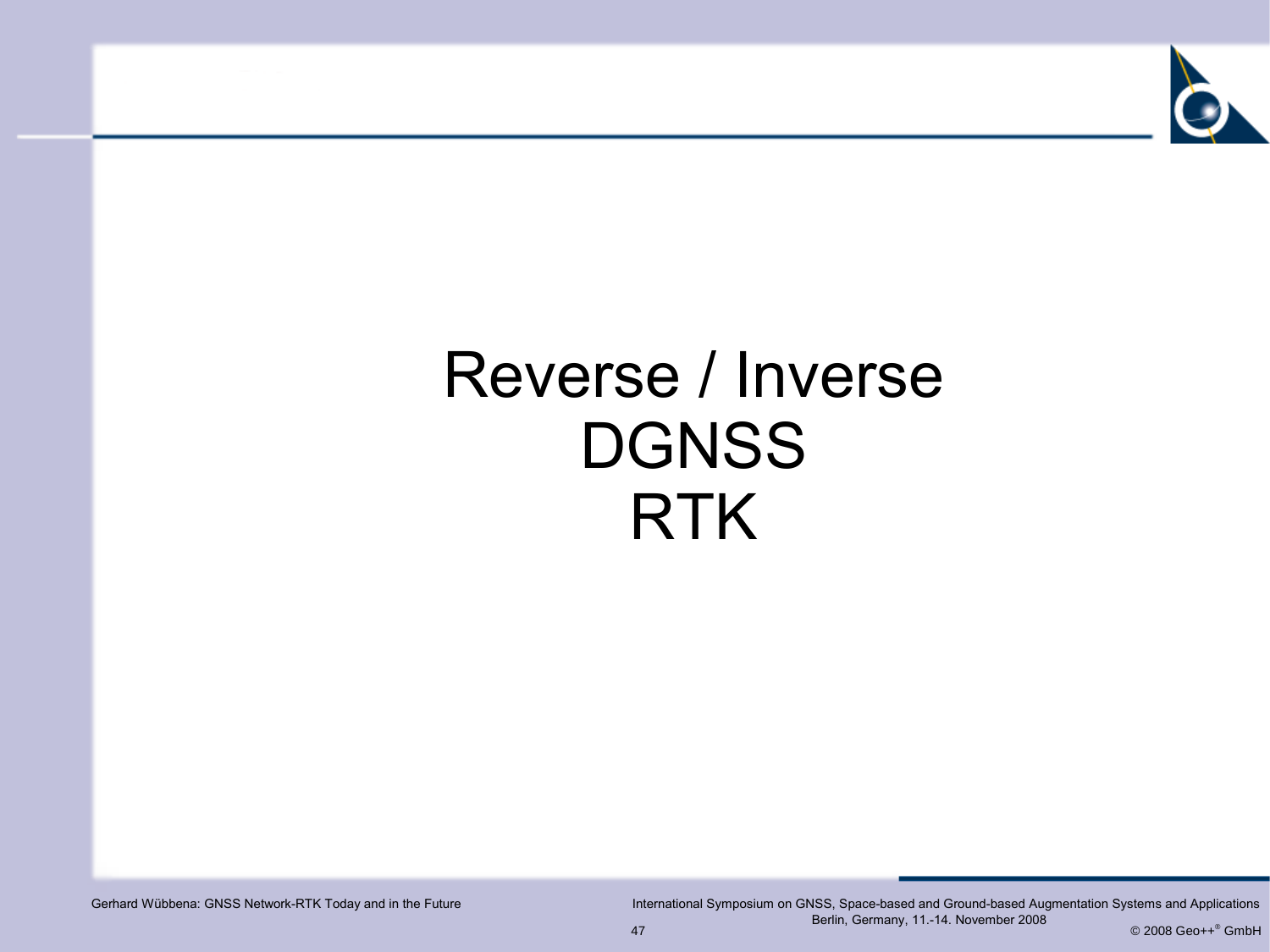### **Reverse/Inverse DGNSS/RTK**

- Principle:
	- Position Determination at Server instead of Rover
		- Rover sends Raw Data (Pseudoranges, Carrier Phases) to Server
		- Server computes DGNSS or RTK Position while using Information (SSR) from a RTK-Network
		- Server sends Position back to the Rover and/or other applications
- **Requirements:** 
	- Duplex Communication
	- Reverse/Inverse Server
	- Rover with Reverse/Inverse Client Functionality (PDA, Mobile Phone,...)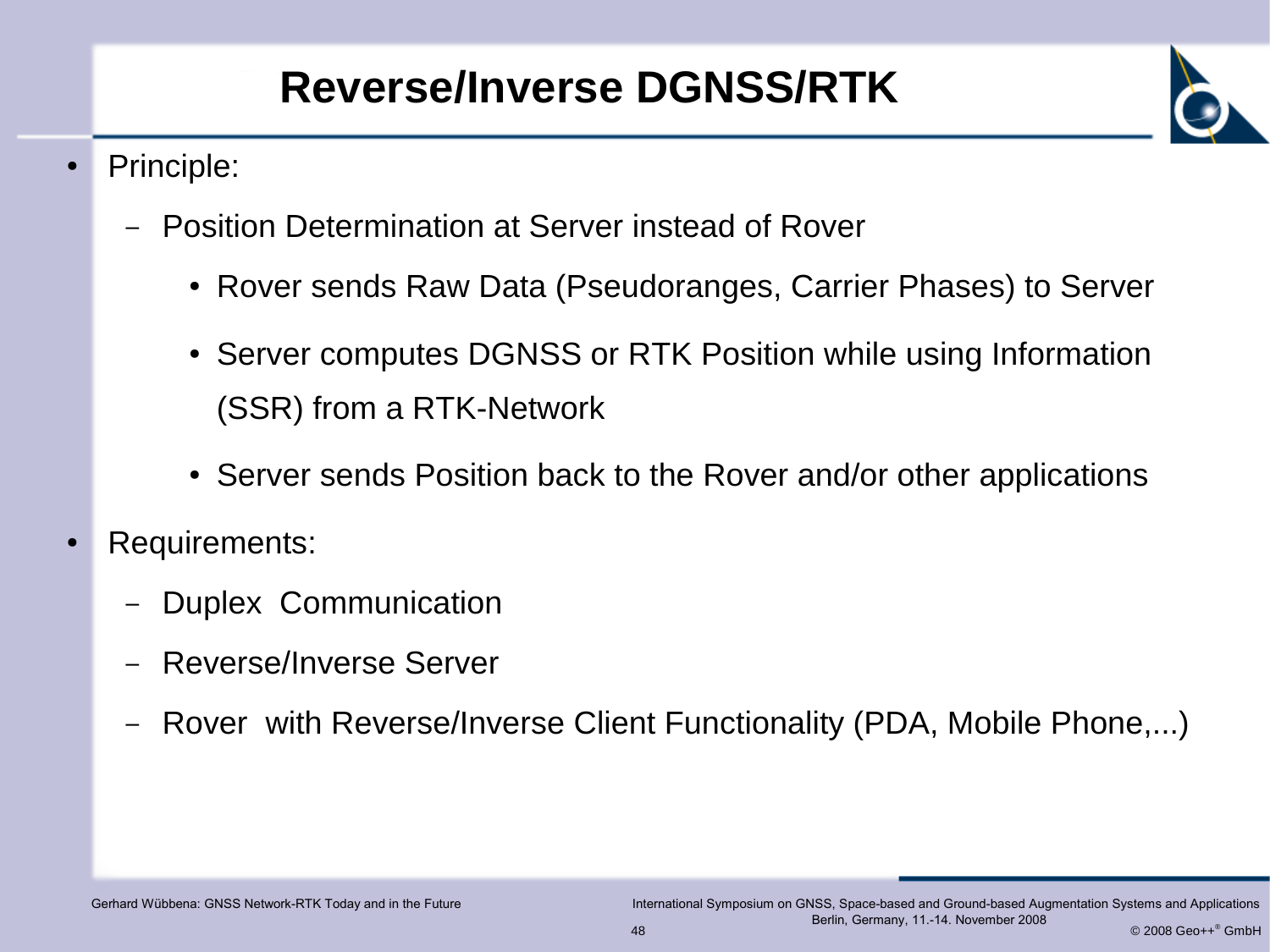### **Reverse/Inverse DGNSS/RTK**

- Advantages:
	- Optimum "Performance"
		- Consistency of Algorithms with Netzworking Software
		- Rover-Receiver just a "Sensor"
			- No sophisticated algorithms required
				- Simple Single Frequency Receivers
				- "old" Receivers (no firmware updates anymore)
				- Save Software Options
- Requeirements:
	- Duplex Communications
	- Reverse/Inverse Server
	- Rover with Reverse/Inverse Client Funktionality (PDA, Handy)

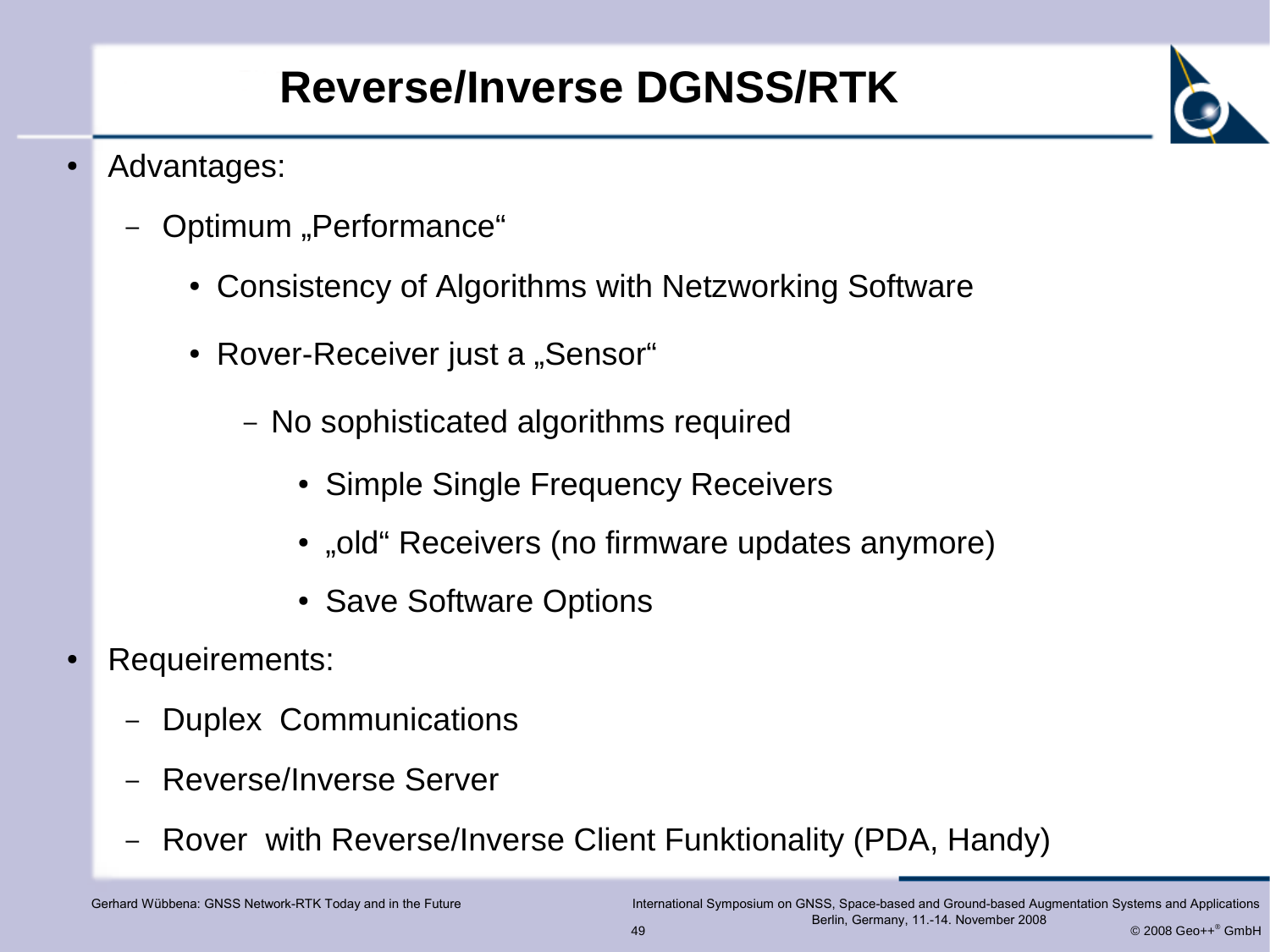#### **New GNSS and Modernization**

- GPS: 3 Carrier-frequencies and new (civil) Codes (L2C, L5, L1C)
- GLONASS: "full Constellation" in 2009/2010
- GLONASS: 5 Frequencies L3 (FDMA),  $f_{L3}(i) = 94/125 f_{L1}(i)$  and
	- GPS-L1 (CDMA) GPS-L5 (CDMA)
- Galileo: operational in 201?
- Galileo up to 5 Frequencies with different signals
- China: Compass GNSS 30(?) MEO's und 3 GEO's
- In total there will be 75-105 GNSS Satellites!
- RINEX 3.0 defines 40+ different Code Signals and Combinations on 7+ Carrier- Frequencies
- SBAS Systems with L1/L5 (Egnos, WAAS, MSAS, QZSS...)